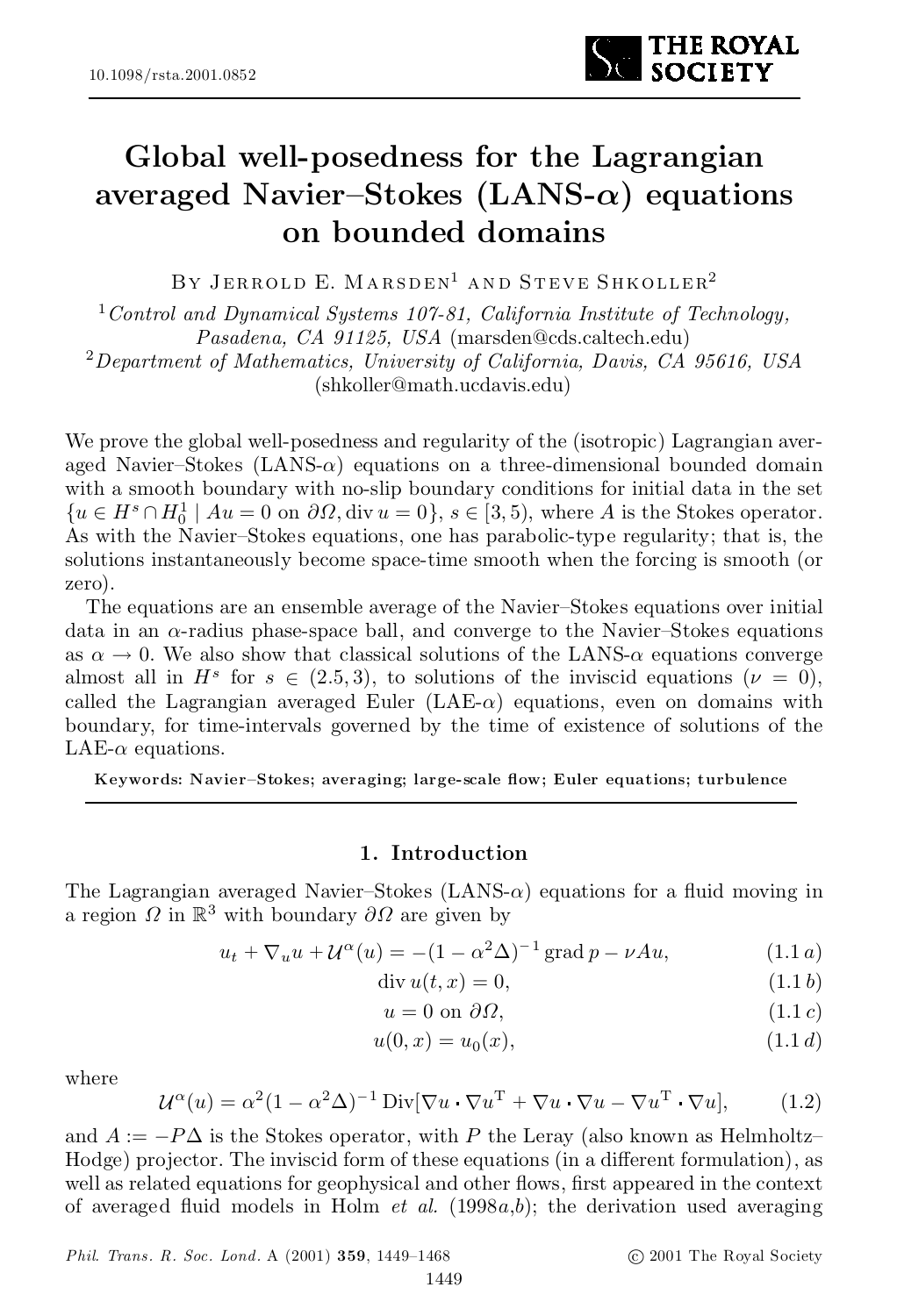and asymptotic methods in the variational formulation. Viscosity was added to the conservative dynamics in Chen *et al.* (1998, 1999 $a$ –*c*). An alternative derivation was given in Holm (1999). We give additional comments on the history of this model below.

Marsden & Shkoller (2001) presented a new derivation by averaging over the set of solutions of the Euler equations with initial data in a phase-space ball of radius  $\alpha$ , and treating the dissipative term  $\nu Au$  via stochastic variations. We shall review the salient features of this new procedure below, which we feel ameliorates the prior derivations. We employ the term *Lagrangian averaging*, because one uses a turbulence closure that is based on the behaviour of Lagrangian fluctuations, namely a generalization of the turbulent closure hypothesis of Taylor (1938) often referred to as the *frozen turbulence hypothesis*.

The time-dependent velocity field  $u(t, x)$  and pressure function  $p(t, x)$  which solve the LANS- $\alpha$  equations are *mean* quantities, and reflect the uncertainty in accurately reproducing the initial data when repeating the same fluids experiment many times. Formally, it is clear that as the parameter  $\alpha \to 0$ , the Navier-Stokes equations are recovered, as should be expected, since this indicates that there is no uncertainty in specifying the initial data, or equivalently, that the identical initial data are used for every repetition of the fluids experiment.

In dimension two, for which we have global well-posedness theorems for both the Euler and Navier-Stokes equations, Oliver & Shkoller  $(2001a)$  proved that for initial vorticity curl u in  $L^{\infty}$ , solutions of (1.1) converge globally in time to solutions of the Navier-Stokes equations as  $\alpha \to 0$  for all fixed  $\nu \geq 0$ . As we shall remark below, convergence as  $\alpha \to 0$  also holds for classical solutions in dimension three on short time-intervals.

There are two types of Lagrangian averaged Navier{Stokes equations: the *isotropic* version  $(1.1)$  in which the (fluctuation) covariance tensor is assumed to be a constant multiple of the metric tensor, and the *anisotropic* version, in which the covariance tensor becomes a dynamic variable, coupled with the evolution equations for the velocity and pressure. We refer the reader to Marsden  $\&$  Shkoller (2001) for details regarding the anisotropic theory.

The main purpose of this paper is to prove global (in time) well-posedness and regularity of solutions for the isotropic LANS- $\alpha$  equations on a compact three dimensional region  $\Omega$  with smooth boundary  $\partial\Omega$ , and for initial data in the class  $\{u \in$  $H^s \cap H_0^1 \mid Au = 0$  on  $\partial\Omega$ , div  $u = 0$ ,  $s \in [3, 5)$ . We also show that for fixed  $\alpha > 0$ , solutions of (1.1) converge in  $L^{\infty}(0,T)$ ,  $D(A^{s/2})$ ,  $s \in (2.5,3)$ , to solutions of the inviscid ( $\nu = 0$ ) problem, even in the presence of boundaries, on time-intervals governed by the inviscid equations. Since the Navier-Stokes equations are well-posed in dimension two, all of our results on the LANS- $\alpha$  equations also hold trivially in dimension two.

Global existence for the isotropic LANS- $\alpha$  equations for flow with periodic boundary conditions was proved in Foias *et al.* (2001). Using our formulation (1.1), based on proposition 5 of Shkoller  $(2001a)$ , we are able to extend the well-posedness theory and the global existence result to domains with boundary. However, the reader should be cautioned that for flows on domains with boundary, it may be the *anisotropic* equations that will play the most important role in practice, and we shall examine their global (in time) behaviour in a future publication; we view the isotropic case as an important stepping stone toward that goal.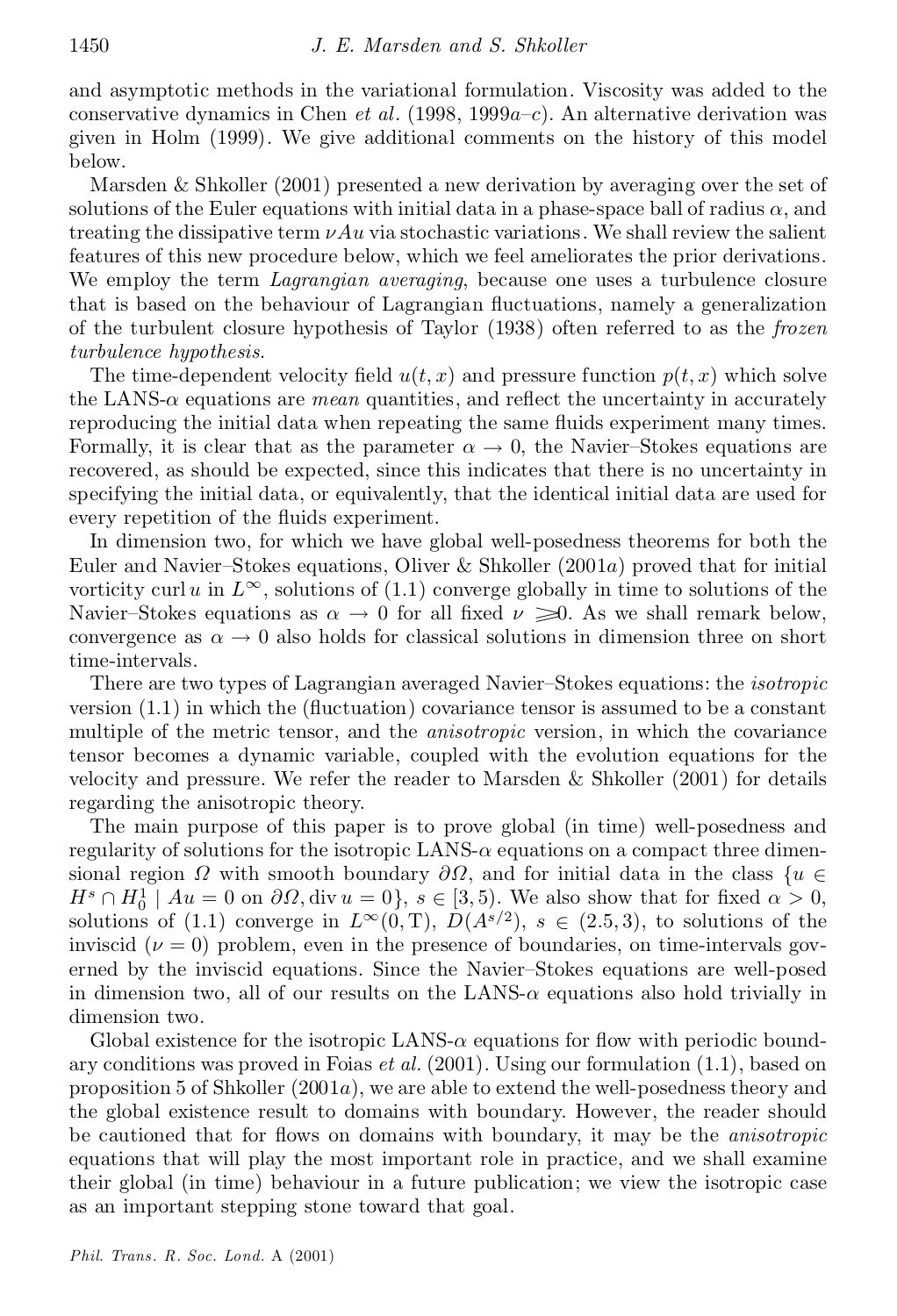Foias *et al.* (2001) also computed the dimension of the global attractor for the three-dimensional LANS- $\alpha$  equations on a periodic box; an estimate of the dimension of the global attractor as well as global existence and uniqueness of weak solutions on bounded domains is given in Coutand *et al.* (2001). Global existence for the three-dimensional inviscid Lagrangian averaged Euler  $(LAE-\alpha)$  equations (that is, the LANS- $\alpha$  equations with with zero viscosity), remains an open problem.

# (*a*) *A brief history*

The isotropic LAE- $\alpha$  (the Lagrangian averaged Euler) equations on all of  $\mathbb{R}^n$  first appeared in Holm *et al.* (1998a,b), and those on compact Riemannian manifolds in Shkoller (1998). The variational formulation of these equations retains the quadratic form of the variational structure for the original Euler equations, so that the equa tions can be viewed as describing a certain geodesic flow, just as in the work of Arnold (1966) and Ebin & Marsden (1970). The original work on the Lagrangian averaged Euler equations was motivated by the developments of a one-dimensional shallow water theory (see Camassa & Holm 1993) combined with developments in symmetry reduction and Euler-Poincaré theory (see Marsden  $\&$  Scheurle 1993).

Dissipation was later added to the LAE- $\alpha$  equations to produce the LANS- $\alpha$  equations, also known as the Navier-Stokes- $\alpha$  model.<sup>†</sup> The papers by Chen *et al.* (1998, 1999a-c) first added the Navier-Stokes dissipation term to the LAE- $\alpha$  equations. They used physical arguments to write the particular form of the diffusion term. They described the effect of  $\alpha$  in the LAE- $\alpha$  as *nonlinear dispersion*, because of its similar effect in the one-dimensional Camassa–Holm shallow water equation. Their physically motivated argument produced the correct form of dissipation on domains that do *not have a boundary* such as the torus; it appeared, however, that in order to extend the model to domains with boundary, an additional boundary condition would be required. Such an additional boundary condition seemed unnatural, and so the extension of the model to bounded domains remained an open problem. The extension to bounded domains was made in Shkoller  $(2001a)$  and Marsden & Shkoller  $(2001)$ . The diffusion term was obtained by considering the velocity field as a stochastic process, and replacing deterministic time derivatives with backward-in-time mean stochastic derivatives. This process, which follows the ideas of Chorin (1973) and Peskin (1985), seems more natural to us, generalizes the dissipative term which the above authors obtained, and does not require any additional boundary data.

Remarkably, except for the *crucial* form of the viscosity term, the LANS- $\alpha$  equations are mathematically identical to inviscid *second* grade fluid equations introduced by Rivlin  $\&$  Erickson (1955). We had initially thought that the second-grade fluid equations had the correct form of viscosity, and in our previous paper (Marsden *et al.* 2000), we had termed those equations the Navier-Stokes- $\alpha$  equations; however, this form of viscosity is *not* the natural dissipation that enters via molecular colli sion. After we obtained the LANS- $\alpha$  equations using the stochastic methodology, we further appreciated the physical insight in the original papers of Chen *et al*. (1998,  $1999a{-c}$ .

The geometric analysis of these equations, including local well-posedness of smooth-in-time solutions in Lagrangian variables and on arbitrary n-dimensional

y In earlier papers, some authors referred to the equations as the *viscous Camassa{Holm (VCH) equations* instead of LANS- $\alpha$  or Navier-Stokes- $\alpha$ .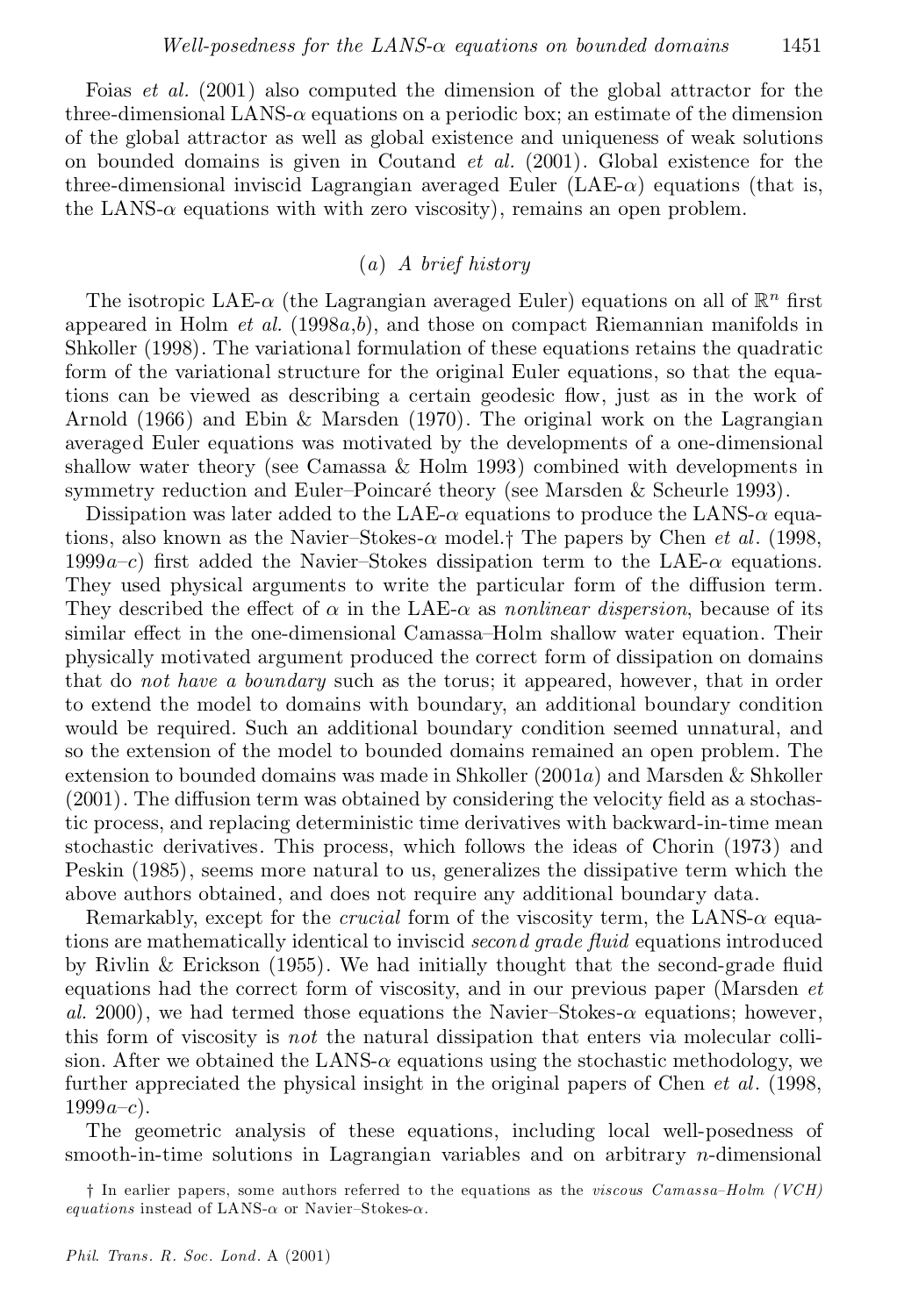Riemannian manifolds, was given in Shkoller (1998, 2001a) and Marsden *et al.* (2000). Global existence in two dimensions of smooth-in-time solutions was proved in Shkoller (2001b). These references also discuss the relationship with the second-grade fluids literature in more detail.

In Oliver & Shkoller  $(2001a)$ , it was shown that the isotropic two-dimensional  $LAE-\alpha$  equations are globally well-posed for Radon measure initial vorticity, which includes point-vortex initial data; this fact is not known to be true for the origi nal Euler equations. Correspondingly, while the Kirchhoff point-vortex Hamiltonian ODEs do not generate solutions of the original Euler equations, their counterparts, namely *vortex* blob solutions, *do* generate solutions of the LAE- $\alpha$  equations. The weak solutions to the two-dimensional LAE- $\alpha$  equations induce a *weak* coadjoint action on the vector space of vorticity functions, modelled as the space of Radon measures. The existence of such a weak coadjoint action makes rigorous the formal constructions of Marsden & Weinstein (1983) on the geometry of point-vortex and vortex blob dynamics.

As we described above, the LANS- $\alpha$  equations are a system of PDEs for the mean velocity field, but unlike the Reynolds averaged Navier-Stokes (RANS) or largeeddy simulation (LES) models that add artificial dissipation to the Navier-Stokes equations to filter small scales, the LANS- $\alpha$  equations do not add any artificial viscosity; rather, a nonlinear dispersive mechanism filters the small scales. As such, the LANS- $\alpha$  equations serve as a nice model for turbulent flow. In Chen *et al.* (1999*c*) and Mohseni *et al.* (2001) and works cited therein, it was shown that the LANS- $\alpha$ equations give comparable computational savings as LES models for *forced turbulent flows in periodic domains*; moreover, those papers provided numerical simulations which suggested that the energy spectrum and the energy flux behaviour is preserved by LANS- $\alpha$  at scales larger than  $\alpha$ .

For the more demanding case of *decaying turbulence*, a similar computational savings is demonstrated in Mohseni *et al.* (2000). The efficacy of these models for the case of wall-bounded flows remains to be demonstrated; it is quite likely that the anisotropic model is needed for such situations.

#### (*b*) *A discussion of related mathematical models*

We conclude the introduction with some miscellaneous remarks on related models. The LAE- $\alpha$  equations (3.1) are close in form to the template-matching equations (TME) that occur in computer vision (see Mumford (1998), J. T. Ratnather *et al*. (2000, personal communication), Younes (1998), Dupuis *et al.* (1998), Trouvé & Younes (2000) and references therein). In fact, the TME equations are the same as our LAE- $\alpha$  equations when  $\alpha = 0$ , and the pressure term and the divergence constraint are omitted. Explicitly, they are

$$
\frac{\partial}{\partial t}u + (u \cdot \nabla)u + u \operatorname{div} u + (\nabla u)^{\mathrm{T}} \cdot u = 0.
$$

(This reduces to  $\partial_t u + 3uu_x = 0$  in one dimension.) These are the Euler-Poincaré equations associated with the right invariant  $L^2$  metric on the full diffeomorphism group of the fluid container  $\Omega$ .

We expect that the averaged equations (equations (3.1) retaining  $\alpha$  and with the pressure term and the divergence constraint dropped) and even their anisotropic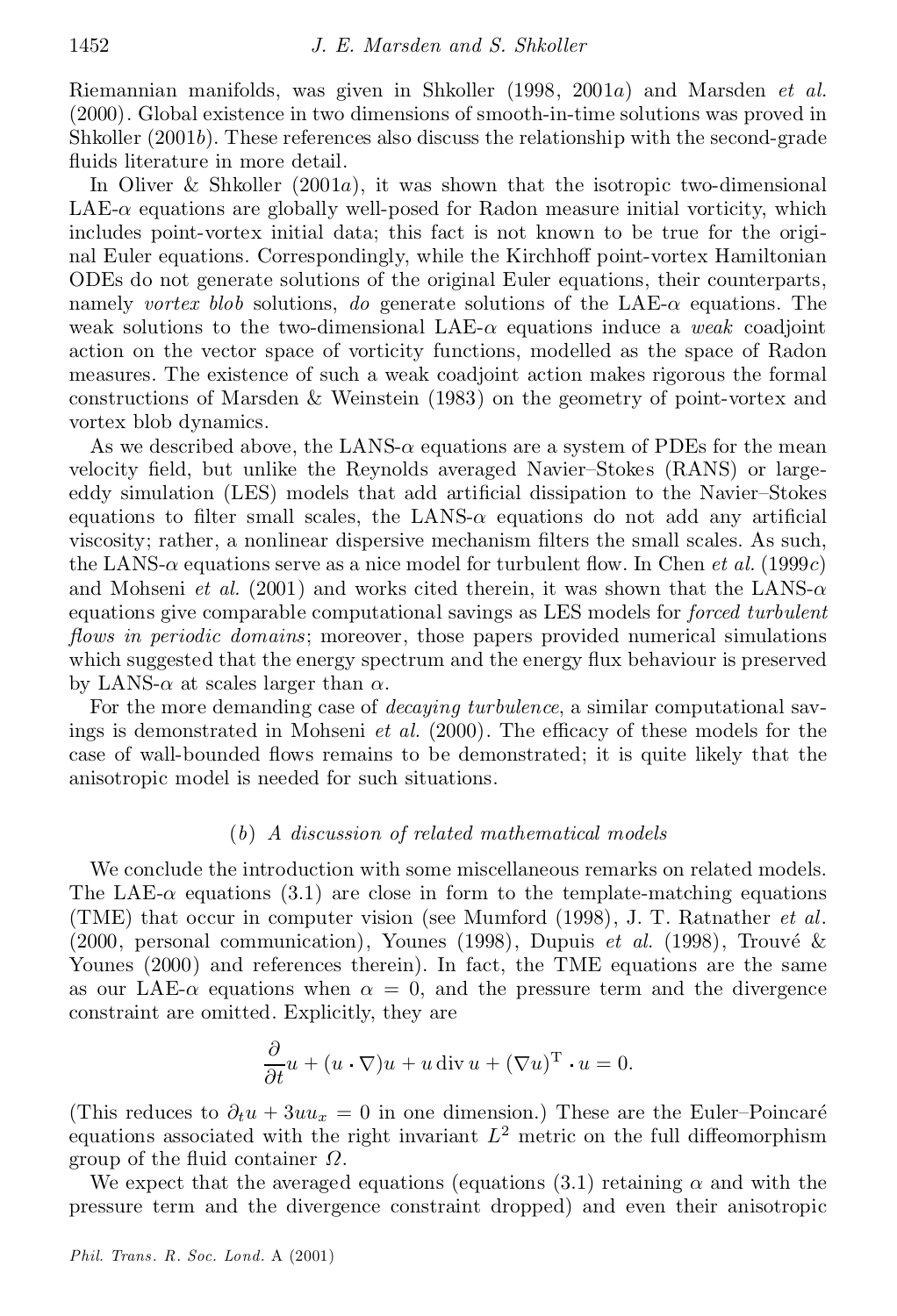counterparts may also be of interest in computer vision! The isotropic  $H^1$  templatematching equations are thus the same as the  $L^2$  equations except that u is replaced by  $(1 - \alpha^2 \Delta)u$ ; in one dimension, these  $H^1$  template-matching equations reduce to the shallow water equations,

$$
u_t - u_{xxt} = -3uu_x + 2u_xu_{xx} + uu_{xxx},
$$

which are completely integrable and have peaked soliton solutions (see Camassa & Holm 1993).

In one dimension, both the  $L^2$  and the  $H^1$  template matching equations have smooth-in-time solutions in Lagrangian variables: the  $L^2$  equations reduce to the usual equations for characteristics, while the  $H<sup>1</sup>$  equations can be expressed in 'characteristic-like' form (see Shkoller 1998). This is certainly not true for the  $L^2$ equations in higher dimensions, but may continue to hold in higher dimensions for the  $H^1$  equations.

Recently, Misiolek has shown that the shallow water equations are not well-posed for initial data in  $H^s$  if  $s < 3/2$ ; however, the existence of  $H^1$  global weak solutions has recently been established by Xin & Zhang (2000), although uniqueness does not appear to hold in this class even though numerical simulations seem to choose certain peakon solutions.

#### 2. A review of the Euler equations

# (*a*) *The geometry of the Euler equations*

As was shown by Arnold  $(1966)$ , the flow of the Euler equations of an ideal incompressible fluid is a geodesic of the right-invariant  $L^2$  metric on the group of volume preserving diffeomorphisms. This fact implies that solutions of the linearized Euler equations are Jacobi fields, and that the linear stability problem is completely determined by the sign of the sectional curvatures. Arnold (1966) computed the sectional curvatures of the volume preserving diffeomorphism group of  $\mathbb{T}^2$  for the 'tradewind current' solution, and showed that they were negative in most directions. Shkoller  $(2001a)$  made the same computation for the LAE- $\alpha$  equations, wherein it was shown that the sectional curvatures can flip sign, from negative to positive, when  $\alpha$  is taken to be sufficiently large. Thus the LAE- $\alpha$  regularization stabilizes ideal fluid motion.

In addition to the linear stability analysis, well-posedness results may also be obtained in Lagrangian coordinates as in Ebin & Marsden (1970). In fact, the Euler equations become an ODE (in the sense of being a smooth vector field with no derivative loss) on the volume-preserving diffeomorphism group in Lagrangian coordinates, so that local well-posedness results follow directly from the Picard itera tion technique. In two dimensions, using the fact that vorticity is conserved, global well-posedness holds in Lagrangian variables (see, for example, Kato 2000; Shkoller 2001b), just as in Eulerian variables.

The reduction of the equations from material to spatial (Eulerian) representation may be viewed by the now classical technique of Euler-Poincaré reduction which we briefly review below; see Marsden & Ratiu (1999) and Holm *et al.* (1998b) for an exposition and further references. The Euler-Poincaré point of view is a helpful guide to understanding many fluid theories other than the  $LAE-\alpha$  equations. We now explain some of these points in more detail.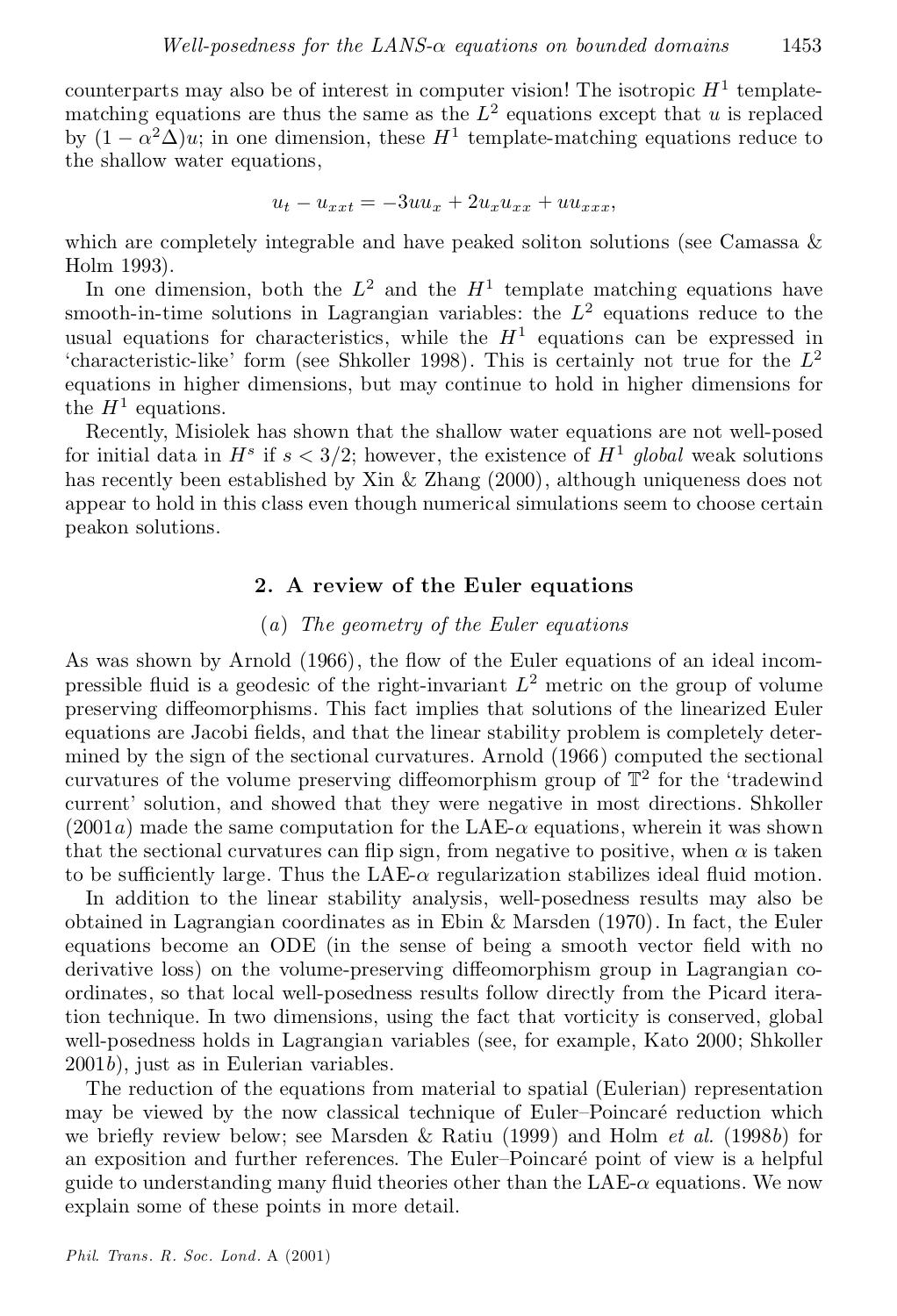Let  $\Omega$  be an open subset of  $\mathbb{R}^n$  with  $C^{\infty}$  boundary (possibly empty). The Euler equations for the velocity field  $u$  of an ideal, incompressible, homogeneous fluid with density  $\rho = 1$  are given by

$$
\frac{\partial u}{\partial t} + (u \cdot \nabla)u = -\nabla p,\tag{2.1}
$$

with the constraint div  $u = 0$  and the boundary condition that u is tangent to the boundary  $\partial\Omega$ . The pressure p is determined by the incompressibility constraint. In Cartesian coordinates, these equations are given as follows (using the summation convention for repeated indices):

$$
\frac{\partial u^i}{\partial t} + u^j \frac{\partial u^i}{\partial x^j} = -\frac{\partial p}{\partial x^i}.
$$

We let the flow of the time-dependent vector field  $u(t, x)$  be denoted by  $\eta(t, x)$  so that

$$
\partial_t \eta(t,x) = u(t, \eta(t,x)),
$$

with  $\eta(0, x) = x$  for all x in  $\Omega$ . For each t, we denote the map  $\eta(t, \cdot)$  by  $\eta_t$  so that  $\eta_0 = e$ , the identity map. Thus, the map  $x \mapsto \eta_t(x)$  gives the particle placement field for the fluid. Corresponding to the condition div  $u = 0$ , each map  $\eta_t$  is a *volume preserving diffeomorphism*, so that det  $D\eta = 1$ , where  $D\eta(t, x) = \partial \eta^{i}/\partial x^{j}(t, x)$  in coordinates, i.e. the matrix of partial derivatives.

We shall be working with vector fields u of Sobolev class  $H^s$  for  $s > (n/2) + 1$ and, correspondingly with volume-preserving flow maps  $\eta_t$  in  $\mathcal{D}^s_\mu$ , where  $\mathcal{D}^s_\mu$  denotes the group of  $H^s$ -volume preserving diffeomorphisms of the fluid container  $\Omega$ . We refer the interested reader to Ebin & Marsden (1970) and Shkoller (2001a) for some basic properties of Hilbert class diffeomorphism groups for domains (manifolds) with boundary.

Arnold's theorem on the Euler equations may be stated as follows. *A time-depend ent velocity ¯eld* u *is a solution of the Euler equations if and only if its Lagrangian* flow  $\eta_t$  is a geodesic of the right invariant  $L^2$ -metric on  $\mathcal{D}^s_\mu$ .

This  $L^2$ -metric is defined as follows. The tangent space to  $\mathcal{D}^s_\mu$  at the identity is identified with the space  $\mathfrak{X}_{div}^s$ , the vector space of  $H^s$  divergence free vector fields on  $\Omega$  that are tangent to the boundary  $\partial\Omega$ . The right invariant  $L^2$ -metric is defined to be the weak Riemannian metric on  $\mathcal{D}_{\mu}^{s}$  whose value at the identity is

$$
\langle u, w \rangle_{L^2} = \int_{\Omega} u(x) \cdot w(x) \, \mathrm{d}x,
$$

where as usual, the pointwise inner product is defined by  $u(x) \cdot w(x) = u^{i}(x)w^{i}(x)$ , and the Euclidean norm is simply  $|u(x)|^2 = u(x) \cdot u(x)$ . Arnold's theorem is a relatively easy consequence of the general Euler-Poincaré theory.

#### (*b*) *Vorticity form of the Euler equations*

The Euler equations (2.1) can be written using the Lie derivative as

$$
\frac{\partial u^{\flat}}{\partial t} + \mathcal{L}_u u^{\flat} = d(\frac{1}{2}|u|^2 - p) = -dp', \qquad (2.2)
$$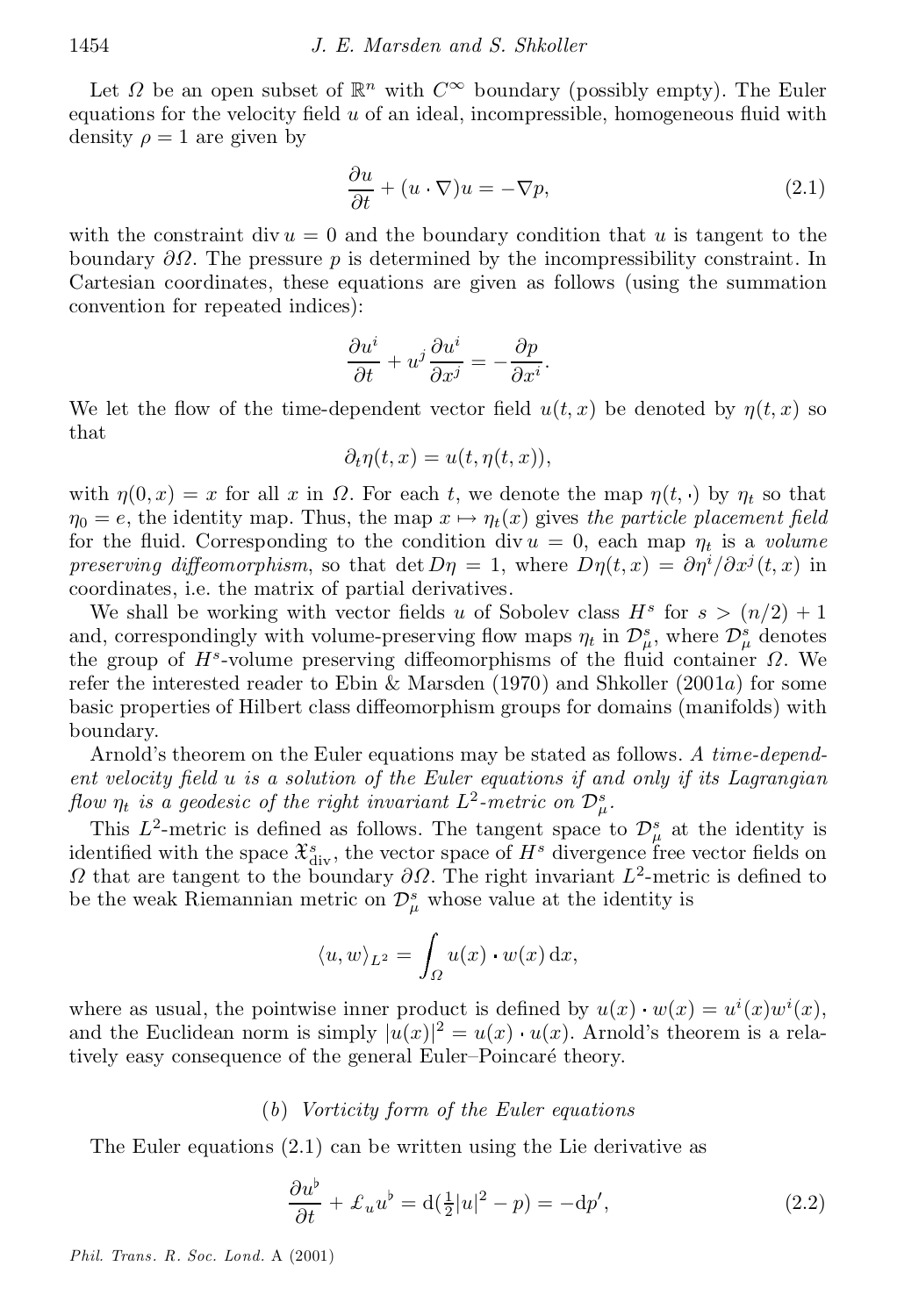where  $u^{\flat}$  is the one-form associated to the vector field u via the metric (or, equivalently, by lowering the index), and  $\mathcal{L}_u u^{\flat}$  denotes the Lie derivative of the one-form  $u^{\flat}$  along u. Taking the exterior derivative of  $(2.2)$  gives the familiar *Lie advection equation* for vorticity,

$$
\frac{\partial \omega}{\partial t} + \mathcal{L}_u \omega = 0,
$$

where  $\omega = du^{\flat}$  is the vorticity, thought of as a two-form. In two dimensions,  $\omega$  is identified with a scalar and is traditionally thought of as the two-dimensional-curl of the velocity field, so that by taking the curl of  $(2.1)$  we obtain

$$
\partial_t \omega + \text{grad}\,\omega \cdot u = 0.
$$

In three dimensions,  $\omega$  may be identified (using the volume-form dx) with a vector field which is traditionally obtained by taking the curl of  $u$ . In this case, taking the curl of (2.1) gives the familiar vorticity equation,

$$
\partial_t \omega + (u \cdot \nabla)\omega = \mathrm{Def}\, u \cdot \omega,
$$

where the vortex-stretching term appears on the right-hand side.

The vorticity equation is the infinitesimal version of the following *advection property*:

$$
\omega_t = (\eta_t)_*\omega_0.
$$

Of course in two dimensions, this gives the usual advection of vorticity as a scalar function, while in three (or higher) dimensions, the advection is understood in terms of advection of two-forms.

The Euler equations have both an interesting Hamiltonian structure in terms of Poisson brackets (a Lie–Poisson bracket) and a variational structure. In this paper we shall be working primarily with the variational structure; the Hamiltonian structure, along with references to the literature may be found in Marsden  $\&$  Weinstein (1983), Arnold & Khesin (1998) and Marsden & Ratiu (1999).

# (*c*) *The action principle*

The Lagrangian is given by the total kinetic energy of the fluid; in spatial representation, this Lagrangian is

$$
L(u) = \frac{1}{2} \int_{\Omega} |u(x)|^2 dx.
$$
 (2.3)

The corresponding (unreduced) Lagrangian on  $T\mathcal{D}_{\mu}^{s}$  is given by

$$
\mathcal{L}(\eta, \partial_t \eta) = \frac{1}{2} \int_{\Omega} |\partial_t \eta(x)|^2 dx.
$$
 (2.4)

Hamilton's principle on  $\mathcal{D}^s_\mu$  applied to the Lagrangian  $\mathcal L$  gives geodesics on this group.<br>Euler-Poincaré reduction techniques (see Marsden & Ratiu 1999) show that this variational principle reduces to the following principle in terms of Eulerian velocities:

$$
\delta \int_0^T L(u) \, \mathrm{d}t = 0,
$$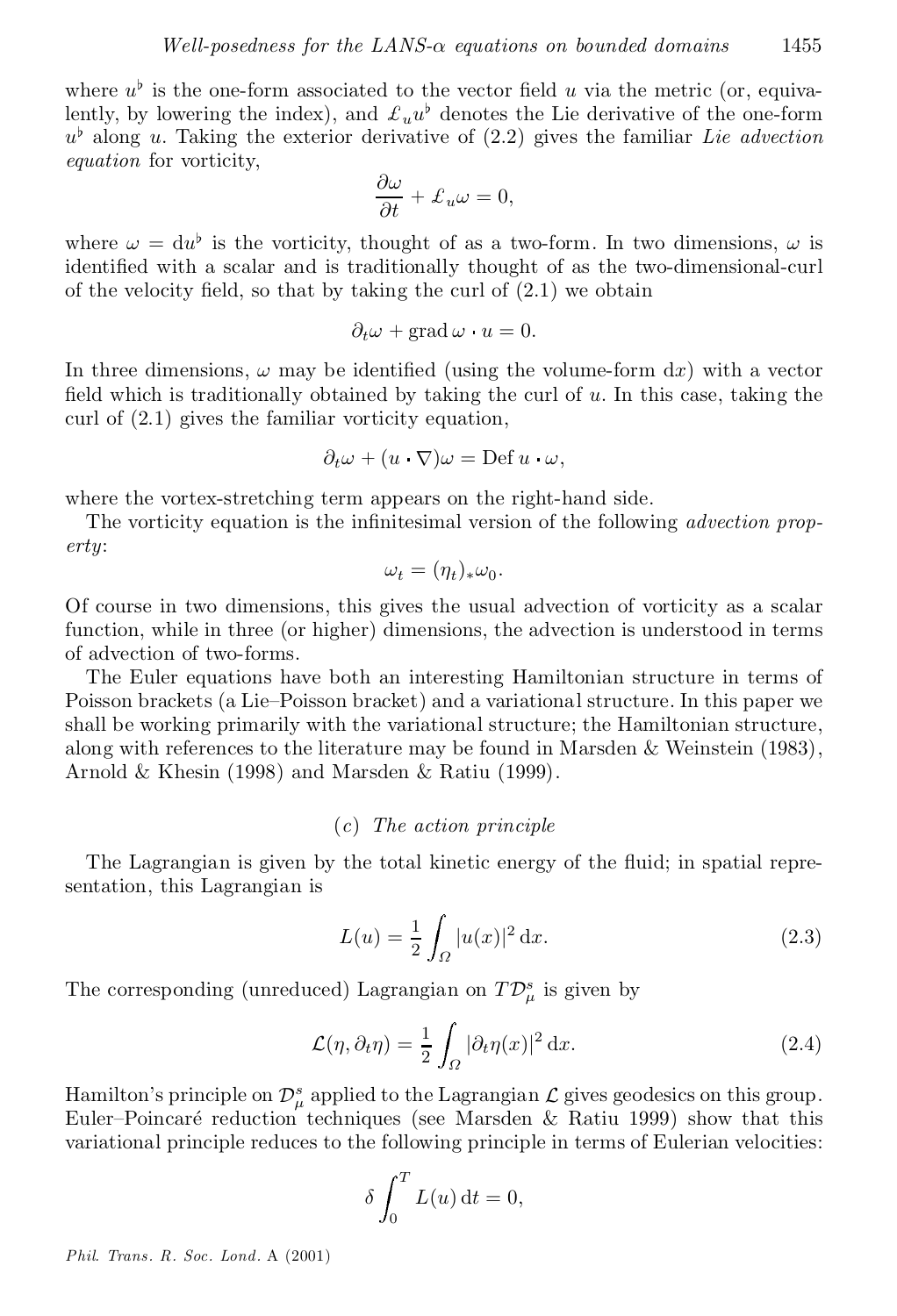which should hold for all variations  $\delta u$  of the form

$$
\delta u = \partial_t w + (u \cdot \nabla) w - (w \cdot \nabla) u,\tag{2.5}
$$

where  $w$  is a time-dependent vector field (representing the infinitesimal particle displacement) vanishing at the temporal endpoints.<sup>†</sup> One readily checks that this reduced principle yields the standard Euler equations. This simple computation is the heart of Arnold's theorem.

#### (*d*) *Analytical issues*

While the Eulerian (spatial) representation has been emphasized in most analytical studies of the Euler equations, fluid motion viewed on the Lagrangian (material) side has some distinct advantages. For example, it is shown in Ebin & Marsden (1970) that the flow, solving the Euler equations, on the volume-preserving diffeomorphism group  $\mathcal{D}_{\mu}^{s}$ ,  $s > (n/2) + 1$ , is smooth in time (the results are valid in the Hölder classes  $C^{k,\alpha}$  for  $k \geq 1$  as well). This result holds globally in two dimensions for initial data  $u_0 \in \{v \in H^s \mid \text{div } v = 0, v \cdot n = 0 \text{ on } \partial\Omega\}, s > (n/2) + 1 \text{ (see Shkoller 2001b)}.$ A number of interesting consequences of this result were derived, including theorems on the convergence of solutions of the Navier-Stokes equations to solutions of the Euler equations as the viscosity goes to zero when  $\Omega$  has no boundary. In addition, Hald  $(1987)$ , Marchioro & Pulvirenti  $(1994)$  and others analysed the Lagrangian flow map to prove convergence of the vortex blob algorithm. The fact that vortex blobs give an exact solution to the LAE- $\alpha$  equations warrants another look at some of these issues. In any case, it is clear that the Lagrangian framework is a natural setting to study the behaviour of solutions.

#### 3. The isotropic Lagrangian averaged Euler (LAE-*®*) equations

#### (*a*) *The equations*

Let  $\alpha$  be a positive constant. In Euclidean space and in Euclidean coordinates, the isotropic LAE- $\alpha$  equations are often written as

$$
\partial_t (1 - \alpha^2 \Delta) u + (u \cdot \nabla)(1 - \alpha^2 \Delta) u - \alpha^2 (\nabla u)^T \cdot \Delta u = -\operatorname{grad} p,
$$

or in coordinates as

$$
\partial_t (u^i - \alpha^2 u^i_{,kk}) + u^j \frac{\partial}{\partial x^j} (u^i - \alpha^2 u^i_{,kk}) - \alpha^2 \left[ \frac{\partial u^j}{\partial x^i} \right] u_{j,kk} = -\frac{\partial p}{\partial x^i},
$$

where  $\Delta$  denotes the componentwise Laplacian, and there is a summation over repeated indices (in Euclidean coordinates, as is common, we make no distinction between indices up or down). As before, we also impose the incompressibility con straint div  $u = 0$ , which determines the pressure. We shall additionally impose the no-slip,  $u = 0$ , boundary conditions; see Shkoller (2001a) for the free-slip and mixedtype boundary conditions.

Using the fact that  $(\nabla u)^T \cdot u = \text{grad}(\frac{1}{2}|u|^2)$  and modifying the pressure accordingly, we can rewrite the LAE- $\alpha$  equations as follows:

$$
\partial_t (1 - \alpha^2 \Delta) u + (u \cdot \nabla)(1 - \alpha^2 \Delta) u + (\nabla u)^{\mathrm{T}} \cdot (1 - \alpha^2 \Delta) u = -\operatorname{grad} p. \tag{3.1}
$$

<sup>†</sup> The constraints on the allowed variations of the fluid velocity field are commonly known as 'Lin constraints'. This itself has an interesting history, going back to Ehren fest, Boltzmann, Clebsch, Newcomb and Bretherton, but there was little if any contact with the heritage of Lie and Poincaré on the subject.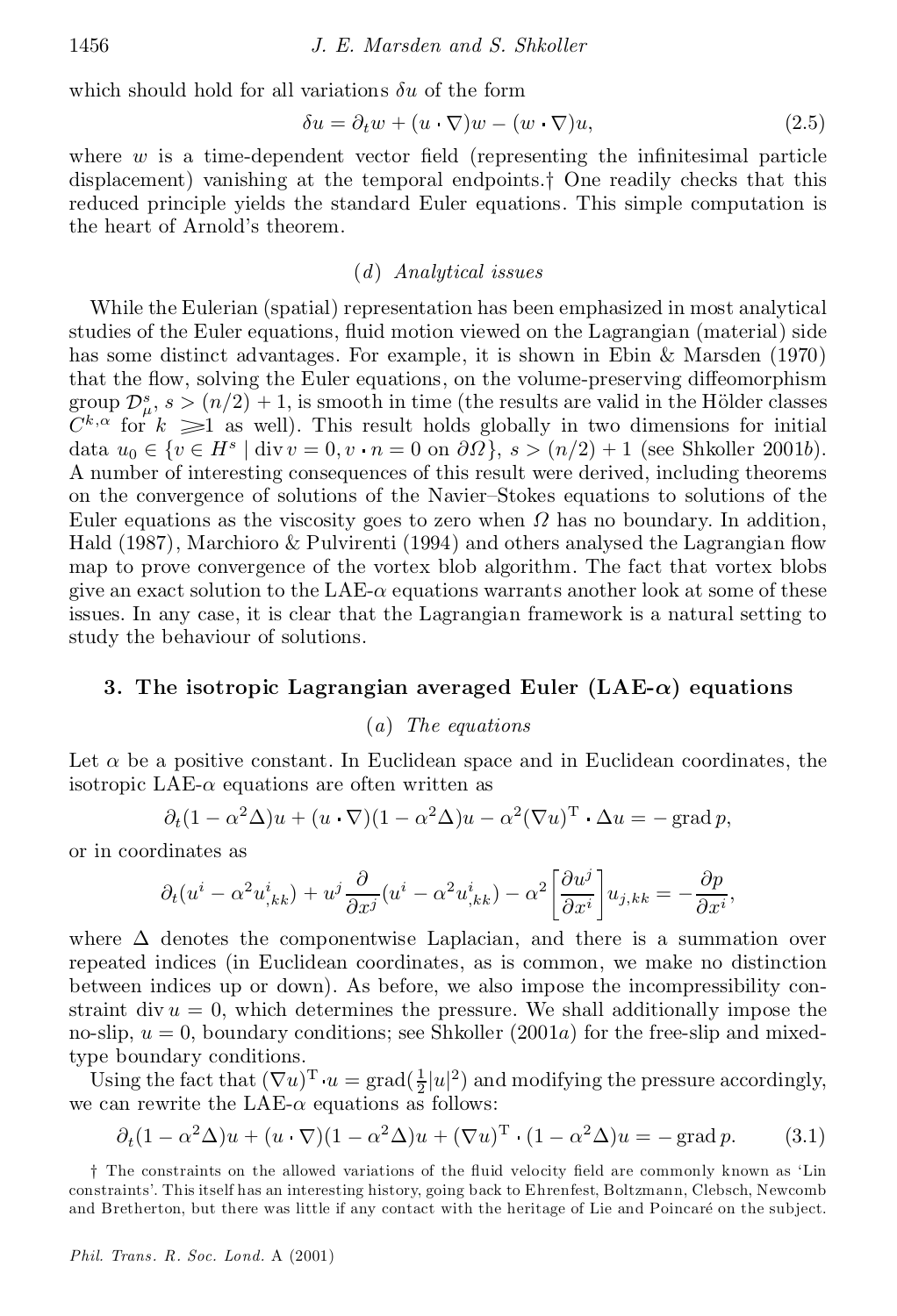# $(b)$  *The geometry of the LAE-* $\alpha$  *equations*

The Euler–Poincaré theory also shows that the solutions of the isotropic LAE- $\alpha$ equations can be regarded, in a similar way to the Euler equations, as geodesics on certain subgroups of the volume preserving diffeomorphism group, but with respect to an  $H^1$ -equivalent metric rather than an  $L^2$  metric. The fact that one has equations for geodesics on the group corresponds simply to the fact that the Lagrangian is quadratic in the velocities; the fact that unique smooth geodesics of such a weak metric exist (recall that the strong topology is  $H^s$  with  $s > (n/2)+1$ ) is a consequence of a delicate analysis as performed in Shkoller (2001a).

The *anisotropic* LAE- $\alpha$  equations can also be interpreted as geodesic equations of an  $H<sup>1</sup>$ -equivalent metric, but this metric depends on the covariance tensor which is itself advected in time by the mean flow. These equations also possess unique smooth geodesics as is proved in Marsden & Shkoller (2001).

# (*c*) *Rate of deformation tensor*

This tensor will play a basic role in our theory, and is defined by

$$
\text{Def } u = \frac{1}{2} [\nabla u + (\nabla u)^{\mathrm{T}}], \quad (\text{Def } u)_j^i = \frac{1}{2} (u_{,j}^i + u_{,i}^j).
$$

It is often convenient to lower the index; we set  $D \equiv \text{Def } u^{\flat} = \frac{1}{2} [\nabla u^{\flat} + (\nabla u^{\flat})^{\text{T}}]$ , or in coordinates,

$$
D_{ij} = (\text{Def } u^{\flat})_{ij} = \frac{1}{2}(u_{i,j} + u_{j,i}).
$$

Note that  $D \equiv \text{Def } u^{\flat} = \pounds_u g$ , the *Killing tensor*.

# $(d)$  *LAE-* $\alpha$  *energy law*

There is an energy integral for the isotropic  $LAE-\alpha$  equations, namely

$$
\frac{d}{dt} \frac{1}{2} \int_{\Omega} [|u(x)|^2 + 2\alpha^2| \operatorname{Def} u(x)|^2] dx = 0.
$$
 (3.2)

With no-slip,  $u = 0$ , boundary conditions,  $(3.2)$  is equivalent to

$$
\frac{d}{dt} \frac{1}{2} \int_{\Omega} [|u(x)|^2 + \alpha^2 |\nabla u(x)|^2] dx = 0.
$$
 (3.3)

It is essential, however, to use the energy (3.2), if either the free-slip or mixed-type boundary conditions are used; using (3.3) instead leads to a Stokes problem whose Green's function is not a Fredholm operator.

Another equivalent form of the energy law is given by

$$
\frac{\mathrm{d}}{\mathrm{d}t} \int_{\Omega} u(x) \cdot (1 - \alpha^2 \Delta) u(x) \, \mathrm{d}x = 0. \tag{3.4}
$$

#### (*e*) *Smoothness properties*

Analytical results concerning the regularity of solutions to the inviscid LAE- $\alpha$ problem in Lagrangian coordinates were given in Shkoller (1998) on compact bound ary Riemannian manifolds without boundary, and in Marsden *et al.* (2000) on com pact Euclidean domains. The problem of how to formulate this system on compact Riemannian manifolds *with boundary* was solved in Shkoller (2001a).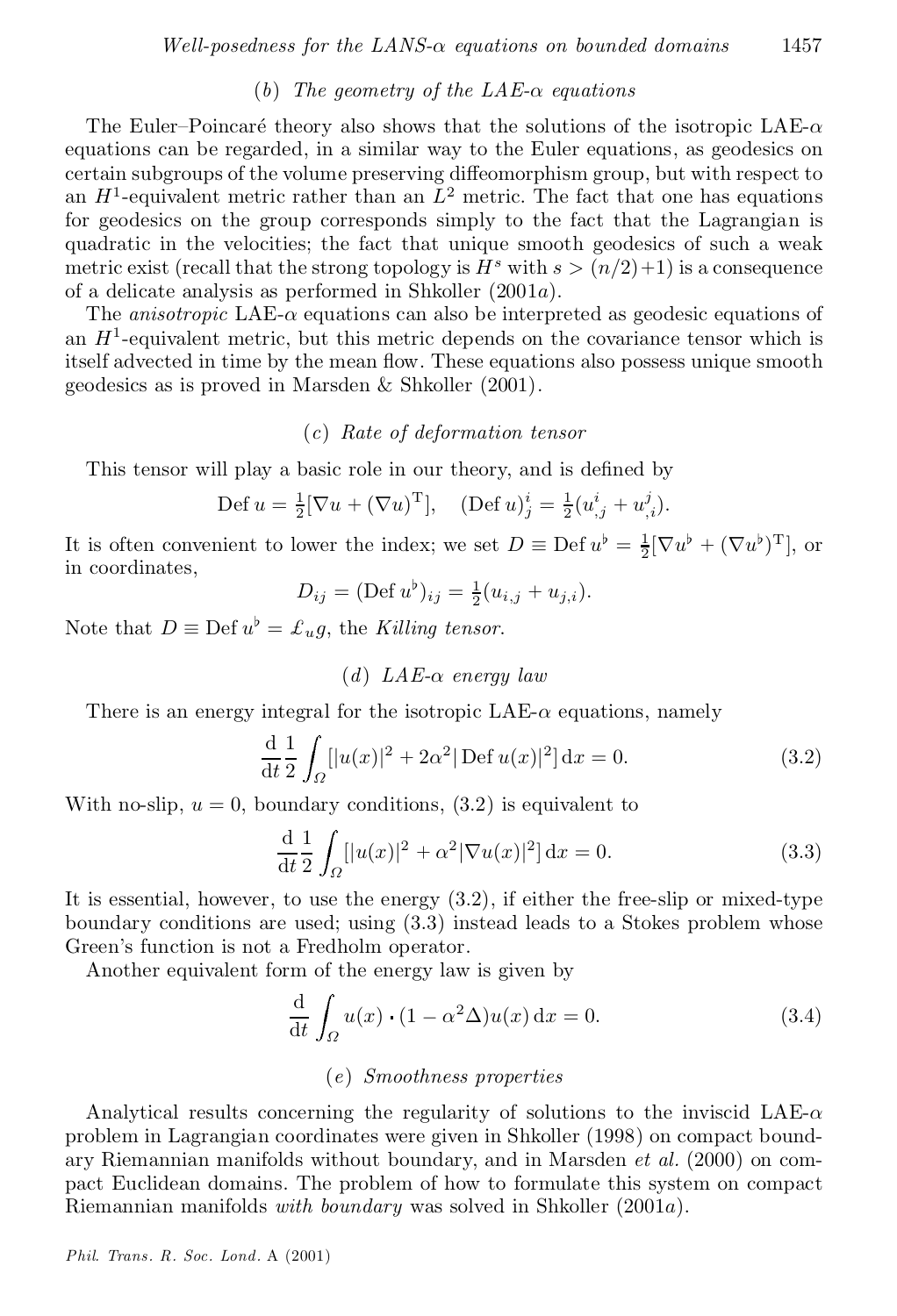#### (*f* ) *Lie derivative and vorticity forms*

The LAE- $\alpha$  may also be expressed using the Lie derivative as

$$
\partial_t (1 - \alpha^2 \Delta) u^{\flat} + \mathcal{L}_u (1 - \alpha^2 \Delta) u^{\flat} = -dp. \tag{3.5}
$$

By applying the exterior derivative (the curl operator in  $\mathbb{R}^3$ ) to (3.5) and letting  $\omega = du^{\flat}$ , we obtain the vorticity form of the LAE- $\alpha$  equations

$$
\partial_t (1 - \alpha^2 \Delta) \omega + \mathcal{L}_u (1 - \alpha^2 \Delta) \omega = 0,
$$

or equivalently if the vector  $\omega = \text{curl } u$ , then we see that  $\omega$  solves

$$
\partial_t (1 - \alpha^2 \Delta) \omega + (u \cdot \nabla)(1 - \alpha \Delta) \omega = \nabla u \cdot (1 - \alpha^2 \Delta) \omega,
$$

where the right-hand side again denotes the vortex stretching term. While we have *a priori* control of  $\omega(t, \cdot)$  in  $L^2$  for almost all t, we are still far from satisfying the Beale Kato–Majda condition for ensuring that blow-up cannot occur in three dimensions; however, it appears that the Constantin *et al.* (1996) depletion of the nonlinearity via vorticity alignment occurs (see Oliver & Shkoller 2001b).

It also follows from (3.5), that we have the following conservation of *averaged helicity* given by

$$
\frac{d}{dt} \int_{\Omega} (1 - \alpha^2 \Delta) u(t, x) \times \operatorname{curl} (1 - \alpha^2 \Delta) u(t, x) dx = 0.
$$

Helicity, which is a Casimir invariant, is interesting in a number of fluid dynamical situations; see Marsden & Weinstein  $(1983)$ , Moffatt  $(2000)$  and references therein.

#### 4. The Lagrangian averaging methodology

We shall now present the main ideas of the derivation of the LAE- $\alpha$  and LANS- $\alpha$ equations from Marsden  $\&$  Shkoller (2001). We note that there are some interesting links with *optimal prediction theory* (see Chorin *et al.* (1999) and references therein).

Let  $X$  denote the vector space of initial velocity fields for which the Euler equations are (at least locally) well-posed, and let  $S$  denote the unit sphere in  $X$ .

For  $\bar{u}_0 \in X$ , let  $\bar{u}(t, x)$  denote the solution of the Euler equations with  $\bar{u}(0, \cdot) = \bar{u}_0$ .<br>Similarly, let  $u^{\epsilon}(t, x)$  denote the solution of the Euler equations with initial data  $u_0^{\epsilon}$ , where

$$
u_0^{\epsilon} = \bar{u}_0 + \epsilon w, \quad w \in S, \quad \epsilon \in [0, \alpha]
$$

for some  $\alpha > 0$  and small. Of course,  $u^{\epsilon}(t, x)$  depends on w as well, but we suppress that dependence for notational simplicity.

We let  $\nu$  denote a chosen measure on the unit sphere  $S$  in  $X$ , and define the *average* of vector-valued functions  $f(\epsilon, w)$  on  $[0, \alpha] \times S$  by

$$
\langle f \rangle := \frac{\bar{t}^2}{\alpha} \int_0^{\alpha} \int_S f(\epsilon, w) \nu \, \mathrm{d}\epsilon,
$$

where  $\bar{t}$  is a characteristic unit of time. This will be our chosen *ensemble averaging operation*.

By uniqueness of solutions, it follows that  $u^0(t, x) = \bar{u}(t, x)$ . Let  $\bar{\eta}$  be the Lagrangian flow of  $\bar{u}$ , which solves  $\partial_t \bar{\eta}(t, x) = \bar{u}(t, \bar{\eta}(t, x))$  with  $\bar{\eta}(0, x) = x$ . Similarly, let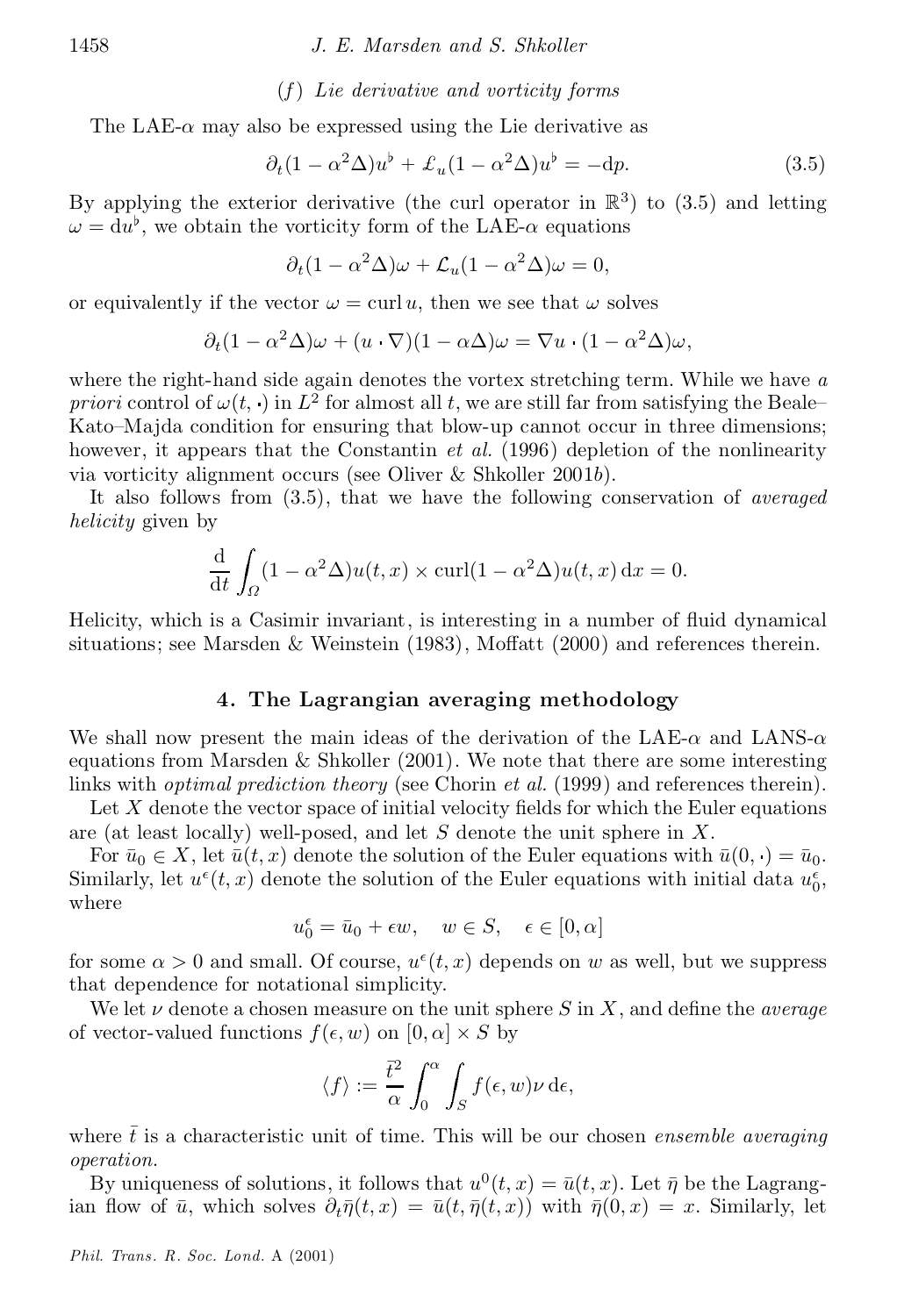$\eta^{\epsilon}$  denote the Lagrangian flow of  $u^{\epsilon}$ . We define the *Lagrangian fluctuation volume* $preserving$  *diffeomorphism*  $\xi^{\epsilon}$  by

$$
\xi^{\epsilon}(t,x) := \eta^{\epsilon}(t,\bar{\eta}^{-1}(t,x)). \tag{4.1}
$$

Clearly,  $\xi^0(t, x) = x$ , since  $\eta^{\epsilon=0}(t, x) = \bar{\eta}(t, x)$  for all  $t \geq 0$ . Let

$$
u'(t,x) = \frac{\mathrm{d}}{\mathrm{d}\alpha}|_{\alpha=0} u^{\alpha}(t,x)
$$

denote the associated *Eulerian velocity fluctuation* about  $\bar{u}$ . The corresponding *Lagrangian fluctuation* (in spatial representation) is given by

$$
\xi'(t,x) = \frac{\mathrm{d}}{\mathrm{d}\alpha}\bigg|_{\alpha=0} \xi^{\alpha}(t,x).
$$

Similarly, let

$$
u''(t,x) = \frac{\mathrm{d}^2}{\mathrm{d}^2 \alpha} \bigg|_{\alpha=0} u^{\alpha}(t,x),
$$

and

$$
\xi''(t,x) = \frac{\mathrm{d}^2}{\mathrm{d}^2 \alpha} \bigg|_{\alpha=0} \xi^{\alpha}(t,x).
$$

Our goal is to average over all possible solutions of the Euler equations with initial data  $u_0^{\epsilon}$  in an X-ball of radius  $\alpha$  about  $\bar{u}$ ; since each solution  $u^{\epsilon}(t, x)$  is obtained from the first variation of the action as we described above, it is appropriate to define the *averaged action function*

$$
\bar{S} = \left\langle \frac{1}{2} \int_0^T \int_{\Omega} |\partial_t u^{\epsilon}|^2 dx dt \right\rangle.
$$
 (4.2)

Expanding  $u^{\epsilon}$  about  $\epsilon = 0$ , we get

$$
u^{\epsilon}(t,x) = \bar{u}(t,x) + \epsilon u'(t,x) + \frac{1}{2}\epsilon^2 u''(t,x) + O(\epsilon^3).
$$
 (4.3)

Since  $\bar{u}$  does not depend on either  $\epsilon$  or w, we see that  $\langle \bar{u} \rangle = \bar{u}$ ; correspondingly, we call  $\bar{u}$  the *mean*.

#### (*a*) *Relationship between Eulerian and Lagrangian °uctuations*

By differentiating  $(4.1)$ , one obtains the relations,

$$
u' = \partial_t \xi' + (\bar{u} \cdot \nabla)\xi' - (\xi' \cdot \nabla)\bar{u},\tag{4.4a}
$$

$$
u'' = \partial_t \xi'' + (\bar{u} \cdot \nabla)\xi'' - 2(\xi' \cdot \nabla)u' - \nabla\nabla\bar{u}(\xi', \xi'), \qquad (4.4b)
$$

where, in coordinates,

$$
\nabla \nabla \bar{u}(\xi',\xi') = \bar{u}_{,jk}^i {\xi'}^j {\xi'}^k.
$$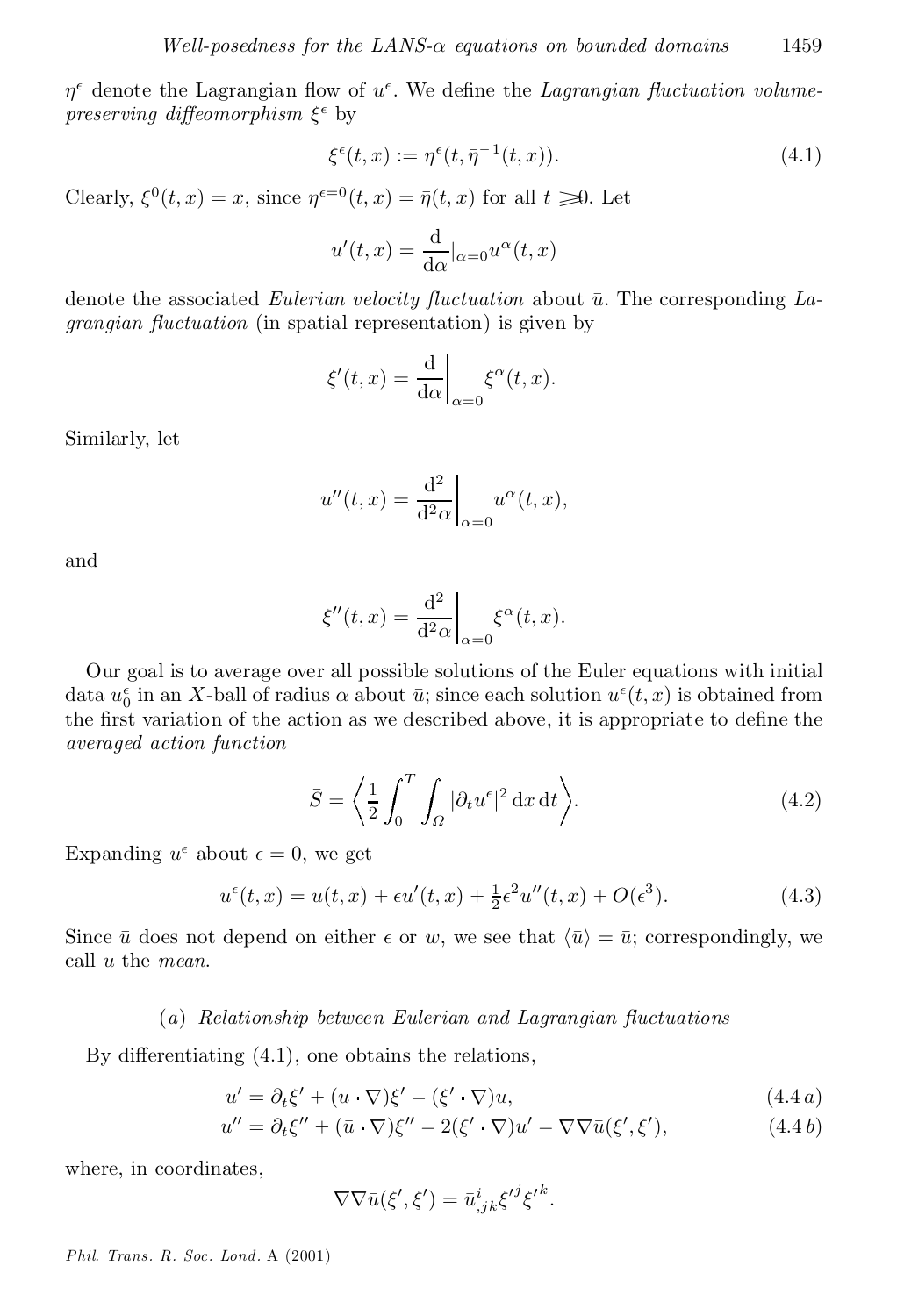### (*b*) *Generalized Taylor or frozen turbulence hypothesis*

We shall use a generalization of the classical frozen turbulence hypothesis of Taylor introduced in Taylor (1938). In its classical form, the streamwise scalar component of the fluctuation is considered frozen over the time-scale of the temporal derivative, giving

$$
\frac{\partial}{\partial t} = U \frac{\partial}{\partial x},
$$

where  $U$  is the local mean velocity along the streamwise direction, which is denoted by  $x$ .

Our generalized Taylor hypothesis is a collection of assumptions, at each order of  $\alpha$ , on the behaviour of the Lagrangian fluctuations. For the present theory, we shall produce a closure to  $O(\epsilon^2)$ . We make the following assumptions.

 $O(\alpha)$  generalized Taylor hypothesis:

$$
\partial_t \xi' + (\bar{u} \cdot \nabla)\xi' - (\xi' \cdot \nabla)\bar{u} = 0, \qquad (4.5)
$$

which states that at  $O(\epsilon)$ , the first-order Lagrangian fluctuation  $\xi'$  is *frozen into* the *mean flow* as a vector field.<sup>†</sup>

 $O(\alpha^2)$  generalized Taylor hypothesis:

$$
\partial_t \xi'' + (\bar{u} \cdot \nabla)\xi'' = 0, \qquad (4.6)
$$

which states that the second-order fluctuations  $\xi''$  are *isometrically* or parallel trans*ported by the mean flow* so that at the  $O(\alpha^2)$  level, no stretching of  $\xi''$  may occur.<sup>†</sup>

Substituting the relations  $(4.4 a)$  and  $(4.4 b)$  into the expansion  $(4.3)$  and using the generalized Taylor hypothesis  $(4.5)$  and  $(4.6)$ , we find that

$$
u^{\epsilon} = \bar{u} - \frac{1}{2}\epsilon^2 \nabla \nabla \bar{u}(\xi', \xi') + O(\epsilon^3). \tag{4.7}
$$

Substitution of (4.7) into the averaged action function (4.2) gives

$$
\bar{S} = \frac{1}{2} \int_0^T \int_{\Omega} [|\bar{u}|^2 + \alpha^2 \langle \nabla \nabla \bar{u} : F, \bar{u} \rangle + O(\alpha^3)] \, \mathrm{d}x \, \mathrm{d}t,
$$

where the *Lagrangian covariance tensor*  $F$  is defined by

$$
F=\langle \xi'\otimes \xi'\rangle.
$$

For the purposes of this paper, we shall derive the *isotropic* form of the equations. For the isotropic scenario, we assume that (or, if one prefers, impose the constraint that),

$$
F = c \operatorname{Id},
$$

a constant multiple of the identity. By integration-by-parts and truncation of the averaged action function to  $O(\alpha^2)$ , we find that

$$
\bar{S}^{\alpha} = \frac{1}{2} \int_0^T \int_{\Omega} [|\bar{u}^{\alpha}|^2 + 2\alpha^2 |\operatorname{Def} \bar{u}^{\alpha}|^2] \, \mathrm{d}x \, \mathrm{d}t,
$$

† This equation may also be written as  $\xi' + \pounds_{\bar{u}} \xi'$ , where  $\pounds$  denotes the Lie derivative operation on vector fields.

z One may relax these hypotheses slightly by only requiring their satisfaction up to terms higher order in  $\alpha$ .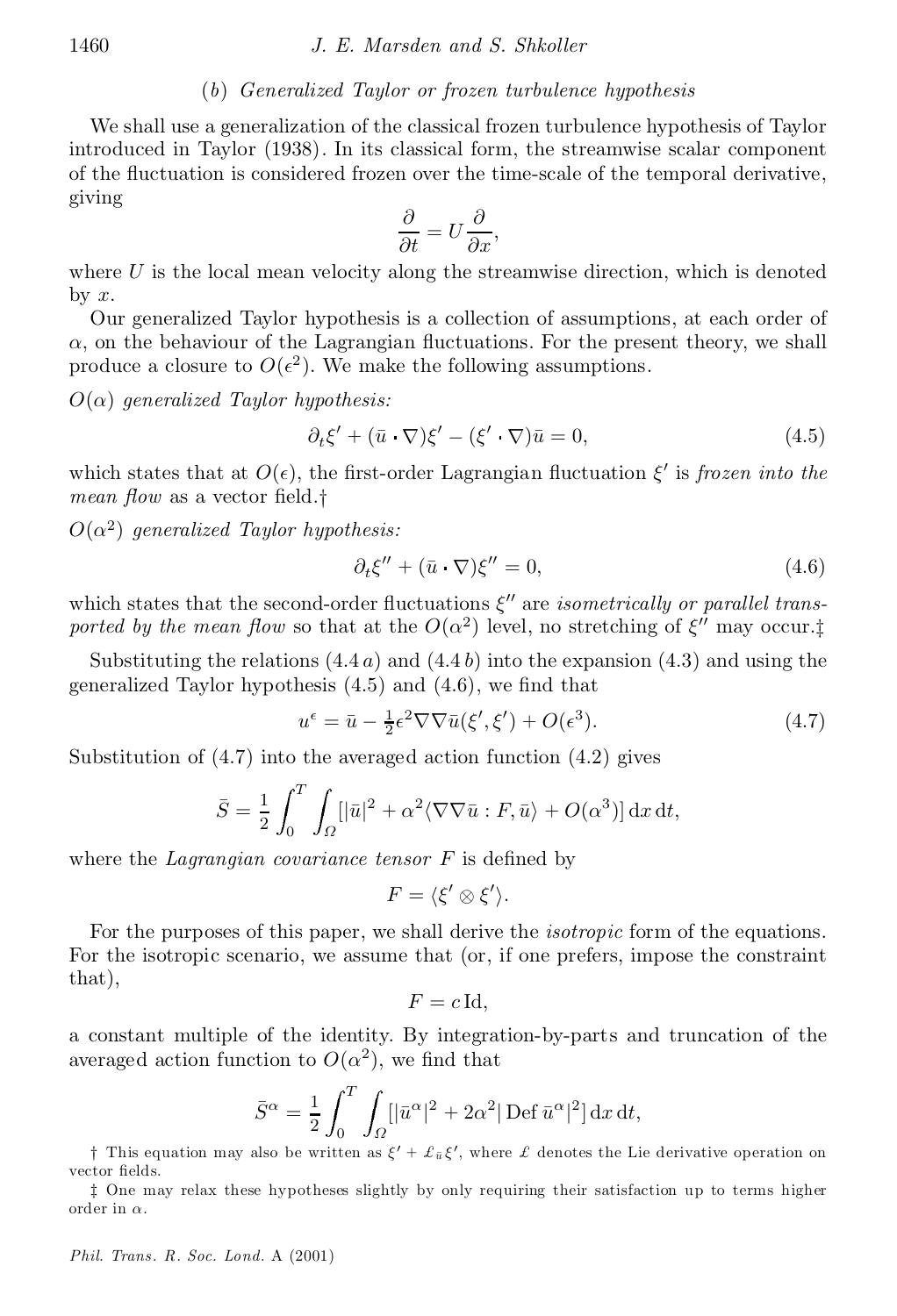where we now use the notation  $\bar{u}^{\alpha}$  to indicate that the variable depends on the parameter  $\alpha$ . We refer the reader to Marsden & Shkoller (2001) for the anisotropic case.

Hamilton's principle and the Euler-Poincaré theory tells us that we should consider stationary points of the action  $\bar{S}^{\alpha}$  for variations of the form

$$
\delta \bar{u}^\alpha = \partial_t (\delta \bar{\eta}^\alpha \circ \bar{\eta^{\alpha}}^{-1}) + [u, \delta \bar{\eta}^\alpha \circ \bar{\eta^{\alpha}}^{-1}],
$$

where  $\bar{\eta}^{\alpha}$  is the flow of  $\bar{u}^{\alpha}$  and  $[v, w]$  is the commutator of vector fields  $v, w$  given by  $[v, w] = (v \cdot \nabla)w - (w \cdot \nabla)v$ . This action principle yields the *isotropic* LAE- $\alpha$ *equations*, which are the equations (1.1) with  $\nu = 0$ . The dissipative term  $\nu Au$  comes from a stochastic interpretation of the Lagrangian flow map. As can be seen from the papers of Chorin (1973) and Peskin (1985), by allowing the Lagrangian trajectory to undergo a random walk, the diffusion term naturally arises. From the point-of-view of stochastic ODEs, the deterministic time derivatives are replaced with backwardin-time stochastic mean derivatives. By the Itö formula, the diffusion term naturally arises. Thus, our formulation of the LANS- $\alpha$  equations given by (1.1) is the natural form of the equations in the presence of viscosity. As can be seen, this equation can be solved with the no-slip,  $u = 0$ , boundary condition, while the condition that  $Au =$ on  $\partial\Omega$  is automatically satisfied by solutions of the PDE.

For the remainder of the paper, we shall denote  $\bar{u}^{\alpha}$  simply by u.

#### $(c)$  *The isotropic Lagrangian averaged Navier-Stokes*  $(LANS-\alpha)$  *equations*

In their work, Foias *et al.* (2001) considered the LANS- $\alpha$  equations in a threedimensional periodic box. They reasoned that since it is the momentum  $v = (1 \alpha^2\Delta$ )u that is being transported in the LAE- $\alpha$  equations, given by (3.1), then it is this momentum that needs to be diffused; hence, they considered the following version of the LANS- $\alpha$  equations:

$$
\frac{\partial v}{\partial t} + (u \cdot \nabla)v + (\nabla u)^{\mathrm{T}} \cdot v = -\nabla p + \nu \Delta v.
$$
 (4.8)

This form of the PDE agrees with our formulation when no boundaries are present, but requires a generalization of the term  $\nu \Delta v$  to  $-\nu (1 - \alpha^2 \Delta) A u$ , and the knowledge of the additional boundary condition to invert this fourth-order operator. The form (4.8) does not reveal what this additional boundary condition must be.

The key to finding the additional boundary condition is to write the LANS- $\alpha$ equations in the from  $(1.1 a)$  and  $(1.2)$ . Specifically, notice from  $(1.1 a)$  that Au must vanish when restricted to the boundary; clearly,  $\partial_t u + \nabla_u u$  vanishes on the boundary, as do the remaining terms, since  $(1 - \alpha \Delta)^{-1}$  has range the domain  $D(1 - \alpha^2 \Delta)$ . It follows that  $(1.1)$  is equivalent to  $(4.8)$  on domains with boundary if the additional boundary condition

$$
Au = 0 \text{ on } \partial\Omega
$$

is imposed.

(*d*) *The `Reynolds stress'*

When  $\Omega$  has no boundary,  $(1.1 a)$  takes the form

$$
\partial_t u - \nu \Delta u + \nabla_u u + \text{Div}\,\tau^\alpha(u) = -\text{grad }p,\tag{4.9}
$$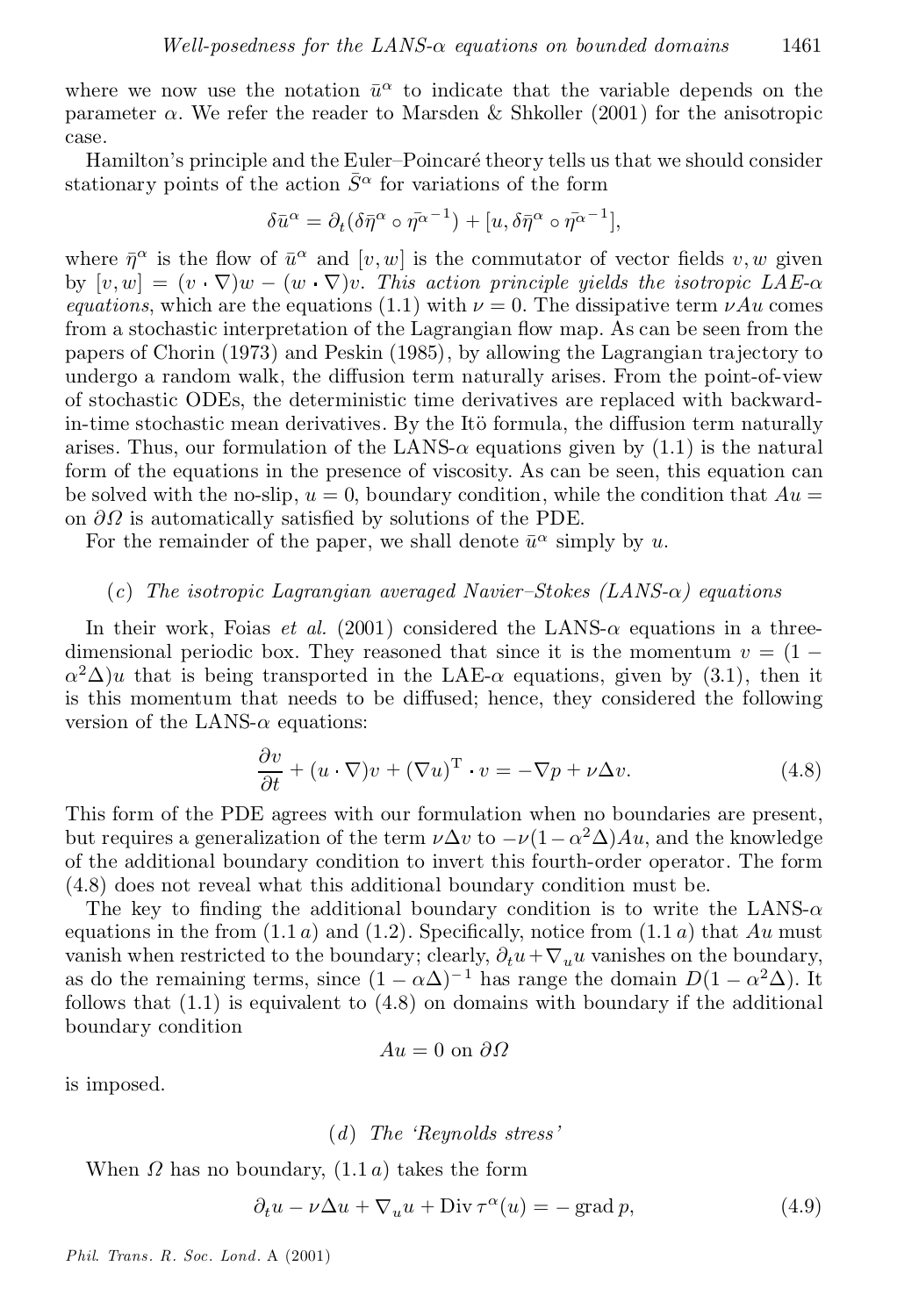where we may identify

$$
\tau^{\alpha}(u) := \alpha^2 (1 - \alpha^2 \Delta)^{-1} [\nabla u \cdot \nabla u^{\mathrm{T}} + \nabla u \cdot \nabla u - \nabla u^{\mathrm{T}} \cdot \nabla u] \tag{4.10}
$$

with the usual Reynolds stress. This form of the equations is useful for comparing the isotropic LANS- $\alpha$  equations with the LES or the RANS models.

We shall introduce another equivalent form of the LANS- $\alpha$  equations below.

#### 5. Global well-posedness

#### (*a*) *Notation and some interpolation inequalities*

For  $s \geq 1$ , let  $\mathcal{V}^s = H_0^1 \cap H^s$ ,  $\mathcal{V}^s_\mu = \{u \in \mathcal{V}^s \mid \text{div } u = 0\}$ , and for  $s \geq 3$ , let  $\mathcal{V}_{\mu}^s = \{u \in \mathcal{V}_{\mu}^s \mid Au = 0 \text{ on } \partial\Omega\}$ . Let  $\alpha = (\alpha_1, \dots, \alpha_n)$  denote a multi-index, and

$$
|\alpha| = \alpha_1 + \dots + \alpha_n, \qquad D^{\alpha} = \partial_1^{\alpha_1} \cdots \partial_n^{\alpha_n}.
$$

We have the product rule

$$
D^{\alpha}(fg) = \sum_{\substack{|\beta| \leq \alpha \\ \alpha - \beta > 0}} c_{\alpha,\beta}(D^{\beta}f)(D^{\alpha - \beta}g).
$$

For any integer  $s \geq 0$ , we set

$$
D^{s}u = \{D^{\alpha}u : |\alpha| = s\}, \qquad \|D^{s}u\|_{L^{p}} = \sum_{|\alpha|=s} \|D^{\alpha}u\|_{L^{p}}.
$$

We let  $C > 0$  be a generic constant throughout the paper. We will make use of the following standard inequalities in dimension three:

$$
|v|_{L^{\infty}} \leq C|D^2v|_{L^2}^{1/2}|v|_{L^2}^{1/2}, \tag{5.1}
$$

$$
|v|_{L^4} \leq 1|Dv|_{L^2}^{3/4}|v|_{L^2}^{1/4},\tag{5.2}
$$

$$
|D^iv|_{L^2} \lll |v|_{L^2}^{1-i/m} |D^m v|_{L^2}^{i/m}.
$$
\n(5.3)

The inequality (5.1) is commonly referred to as Agmon's inequality (see Agmon 1965; Agmon *et al.* 1959, 1964; Nirenberg 1959), while (5.2) and (5.3) are often referred to as Ladyzhenskaya inequalities (see Ladyzhenskaya 1963). We shall need the following lemma.

# Lemma 5.1. *For*  $s \geq 3$ ,  $\mathcal{U}^{\alpha}: \mathcal{V}^{s} \to \mathcal{V}^{s}$  and  $\mathcal{U}^{\alpha}: \mathcal{V}^{2} \to H^{1+\sigma}$  for  $\sigma \in (0, \frac{1}{3})$ .

*Proof*. The first assertion follows from the fact that  $H^s$ ,  $s > 1.5$ , is a multiplicative algebra. The second follows from the fact that

$$
H^r \cdot H^r \subset H^\sigma
$$

for

$$
r = \frac{3}{4} + \frac{1}{2}\sigma + \epsilon\theta
$$
 and  $\sigma = \theta(\frac{3}{2} + \epsilon)$ .

(See, for example, lemma 5.3 in Taylor (1996, ch. 17).) Now take  $\theta = 1/6$  and  $\epsilon = 1/2$ so that  $\sigma = 1/3$ .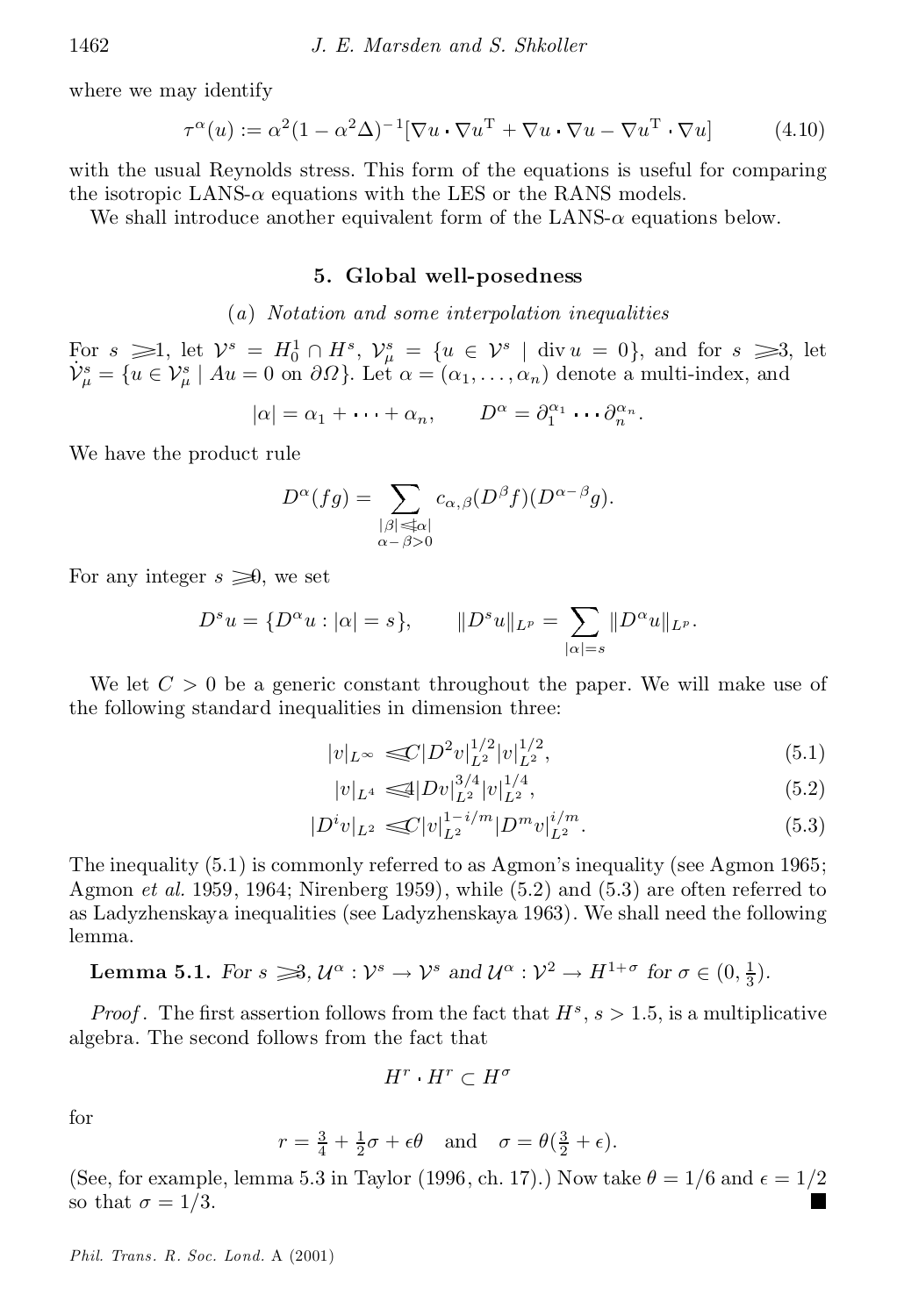#### $(b)$  *Three forms of the LANS-* $\alpha$  *equations*

Three equivalent forms of the LANS- $\alpha$  equations will be useful to us.

(i) *LANS-1*

$$
\partial_t u + \nabla_u u + \mathcal{U}^\alpha(u) = -\nu A u - (1 - \alpha^2 \Delta)^{-1} \operatorname{grad} p \tag{5.4}
$$

where the stress term  $\mathcal{U}^{\alpha}$  is defined by (1.2), and where, as usual, div  $u(x,t) = 0$ for all  $t \geq 0$  and  $x \in \Omega$  and with the boundary conditions  $u = 0$  on  $\partial \Omega$  and initial conditions  $u(x, 0) = u_0(x)$ .

This form of the equations shows that  $Au = 0$  on the boundary  $\partial\Omega$  so that  $Au \in \text{Domain}(1 - \alpha^2 \Delta)$  whenever  $u \in H^4$ . Notice that because the domain of definition of the operator  $(1 - \alpha^2 \Delta)$  consists of vector fields that vanish on the boundary, the terms  $(1 - \alpha^2 \Delta)^{-1}$  grad p and  $\mathcal{U}^{\alpha}(u)$  are zero on  $\partial \Omega$ .

#### (ii) *LANS-2*

This form is equivalent to LANS-1 in view of our remark that LANS-1 implies that  $Au = 0$  on  $\partial\Omega$ :

$$
\partial_t (1 - \alpha^2 \Delta) u + \nabla_u [(1 - \alpha^2 \Delta) u] - \alpha^2 \nabla u^T \cdot \Delta u = -\nu (1 - \alpha^2 \Delta) A u - \text{grad } p, \tag{5.5}
$$

where div  $u = 0$  and  $u = Au = 0$  on  $\partial\Omega$ .

#### (iii) *LANS-3*

This form is the analogue of the Navier-Stokes equations written in terms of the Helmholtz-Hodge projection:

$$
\partial_t u + \nu A u + \mathcal{P}^{\alpha} [\nabla_u u + \mathcal{U}^{\alpha}(u)] = 0, \qquad (5.6)
$$

where for  $s \geq 1$ ,

$$
\mathcal{P}^\alpha:\mathcal{V}^s\rightarrow \mathcal{V}^s_\mu
$$

is the *Stokes projector* defined in proposition 2 of Shkoller  $(2001a)$ . as

$$
\mathcal{P}^{\alpha}(w) = w - (1 - \alpha^2 \Delta)^{-1} \operatorname{grad} p,
$$

where p is a solution of the *Stokes problem*: given  $w \in \mathcal{V}^s$ , there is a unique vector field  $v$  and a function  $p$  (unique up to additive constants) such that

$$
(1 - \alpha^2 \Delta)v + \text{grad } p = (1 - \alpha^2 \Delta)w
$$

with div  $v = 0$  and  $v = 0$  on  $\partial\Omega$ .

**Theorem 5.2.** For  $u_0 \in V_\mu^s$  and  $s \in [3, 5)$ , there exists a unique solution u to  $(1.1)$  *in*  $C([0,\infty), \dot{\mathcal{V}}^s_\mu) \cap C^\infty((0,\infty) \times \Omega)$ .

*Proof*. We first establish local well-posedness using the contraction mapping theorem; this is standard, but for completeness, we give the argument. We may rewrite LANS-3 as

$$
u(t,\cdot) = e^{-t\nu A}u_0 - \int_0^t e^{(s-t)\nu A} \mathcal{P}^{\alpha}[\text{div}(u(s)\otimes u(s)) + \mathcal{U}^{\alpha}(u(s))] ds =: \Psi u(t).
$$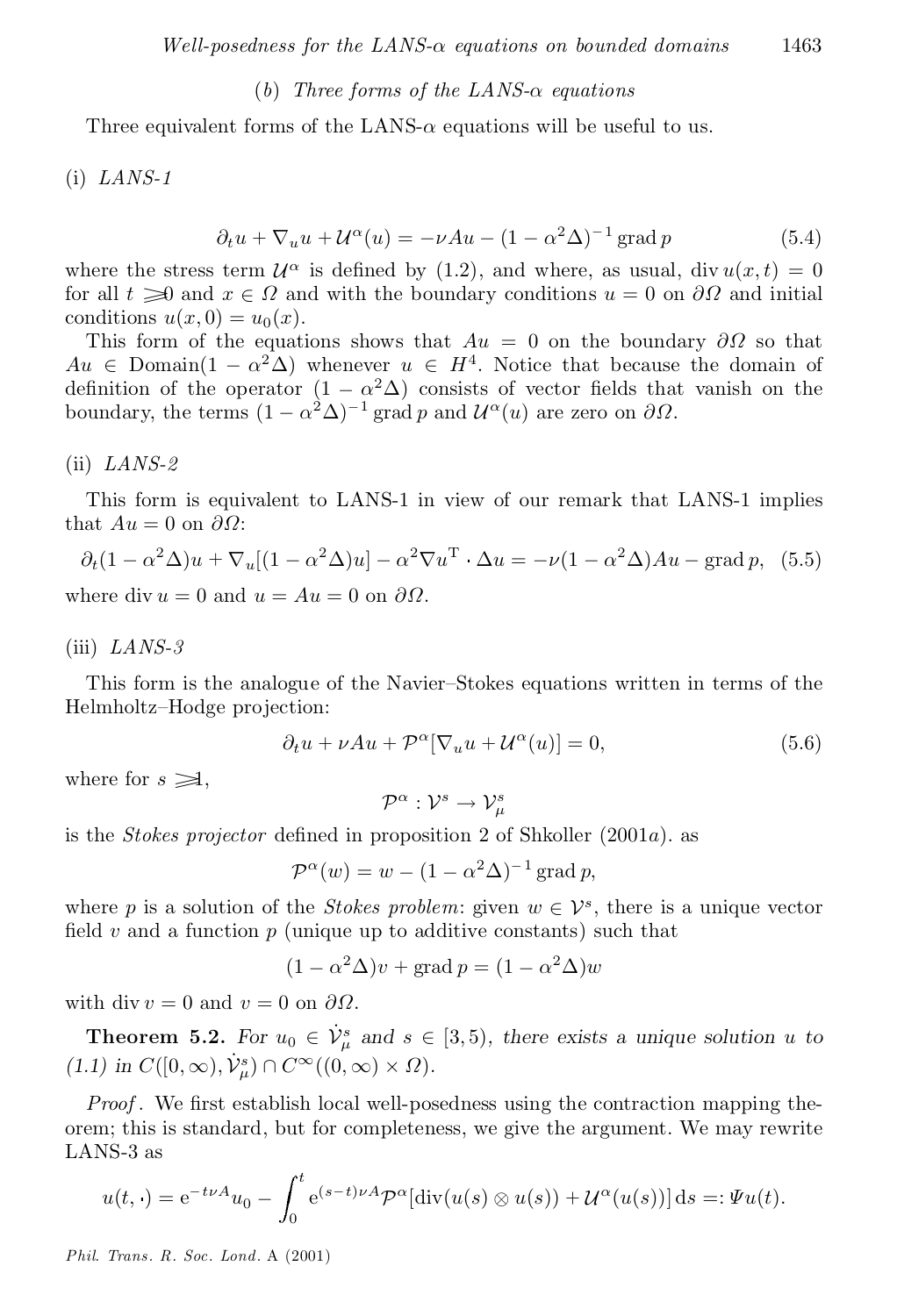Take s in the interval [3, 5). We will find a fixed point of  $\Psi$  on  $C([0,T], \dot{\mathcal{V}}^s_\mu)$  for some  $T > 0$ . We begin by showing that

$$
\Phi: \dot{\mathcal{V}}_{\mu}^{s} \to \mathcal{V}^{s-1} \text{ is locally Lipschitz},\tag{5.7}
$$

where  $\Phi(u) = \mathcal{P}^{\alpha}(\text{div}(u \otimes u) + \mathcal{U}^{\alpha}(u))$ . By lemma 5.1,  $\mathcal{U}^{\alpha} : \dot{\mathcal{V}}_{\mu}^{s} \to \mathcal{V}^{s}$ , and since  $H^s$ ,  $s \geq 3$ , is a multiplicative algebra,  $u \mapsto u \times u : V^s_{\mu} \mapsto V^s$ , so div $(u \otimes u) \in V^{s-1}$ . By ellipticity of the Stokes problem,  $\mathcal{P}^{\alpha}: \mathcal{V}^{s-1} \to \mathcal{V}^{s-1}_{\mu}$  continuously so we have established (5.7). Now,

$$
\|e^{-tA}\|_{\mathcal{L}(\mathcal{V}^{s-1}, \dot{\mathcal{V}}^s_{\mu})} \leq C t^{-1/2} \text{ for } t \in (0, 1]. \tag{5.8}
$$

For  $\delta > 0$  fixed, set

$$
Z = \{ u \in C([0, T], \dot{\mathcal{V}}^s_\mu) \mid u(0, \cdot) = u_0, \, \| u(t, \cdot) - u_0 \|_{H^s} \leq \delta \}.
$$

We choose T small enough so that  $\Psi : Z \to Z$  is a contraction. Since  $e^{-tA} : \dot{\mathcal{V}}_u^s \to \dot{\mathcal{V}}_u^s$ is a strongly continuous semigroup for  $t \geq 0$ , we can choose  $T_1$  such that

$$
\|e^{tA}u_0 - u_0\|_{H^s} \leq 2/2 \text{ for } t \in [0, T_1].
$$

By (5.7),  $\|\Phi(u(s))\|_{H^{s-1}} \leq K_1$  for  $s \in [0, T_1]$  so by (5.8),

$$
\left\| \int_0^t e^{(s-t)A} \varPhi(u(s)) ds \right\|_{H^s} \leq C t^{1/2},
$$

so that for  $T_2 \leq T_1$  small enough, this will be bounded by  $\delta/2$  for  $t \in [0, T_2]$ , and  $\Psi : Z \to Z$  if  $T \leq T_2$ . Finally, by (5.7),

$$
\|\Psi(u)(t)-\Psi(v)(t)\|_{H^s} \leq C t^{1/2} \sup \|u(s)-v(s)\|_{H^s}
$$

and for small enough t,  $Ct^{1/2} < 1$ , so that  $\Psi : Z \to Z$  is a contraction, and hence  $\Psi$ has a fixed point.

We shall now use *a priori* energy estimates to extend  $T$  to  $\infty$ .

$$
(c) \ An \ H^1 \ estimate
$$

We take the  $L^2$  inner product of LANS-2 with u to get

$$
\frac{1}{2}\frac{\mathrm{d}}{\mathrm{d}t}(|u|_{L^2}^2 + \alpha^2 |Au|_{L^2}^2) \leqslant \nu(|A^{1/2}u|_{L^2}^2 + \alpha^2 |Au|_{L^2}^2) \tag{5.9}
$$

from which it follows that

$$
u\in L^\infty((0,T],\mathcal{V}^1_\mu)
$$

uniformly in  $T \geq 0$ .

# (*d*) *An* H<sup>2</sup> *estimate*

We now take the  $L^2$  inner product of the operator A applied to LANS-3 with  $Au$ to get

$$
\frac{1}{2}\frac{d}{dt}|Au|_{L^{2}}^{2} + \langle A\mathcal{P}^{\alpha}(\nabla_{u}u + \mathcal{U}^{\alpha}(u)), Au\rangle_{L^{2}} = -\nu|A^{3/2}u|_{L^{2}}^{2}.
$$
 (5.10)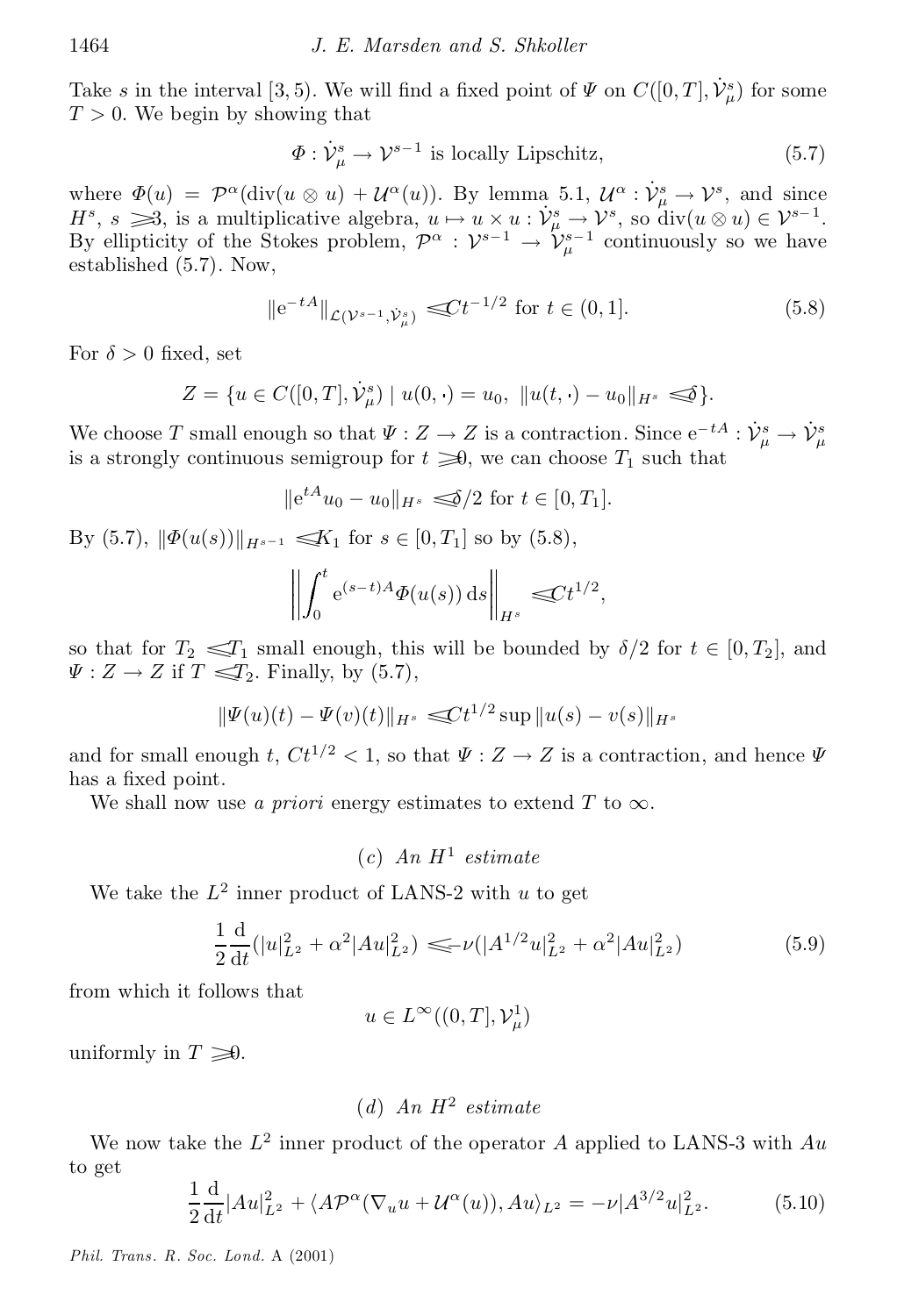Using  $(5.1)$  and  $(5.3)$ , we get

$$
\langle A \mathcal{P}^{\alpha} (\nabla_u u + \mathcal{U}^{\alpha} (u)), A u \rangle \lll (|u|_{H^1}^{1/2} |u|_{H^2}^2 |u|_{H^3}^{1/2} + |u|_{L^2}^{1/2} |u|_{H^2}^{3/2} |u|_{H^3})
$$
  

$$
\lll (|u|_{H^1}^{3/2} |A^{3/2} u|_{L^2}^{3/2} + |u|_{H^1}^{1/2} |A^{3/2} u|_{L^2}^{7/4}).
$$

By Young's inequality, we arrive at

$$
\frac{\mathrm{d}}{\mathrm{d}t}|Au|_{L^2}^2 \leq C(\nu - \epsilon)|Au|_{L^2}^2 + \frac{C}{\epsilon}(|u|_{H^1}^4 + |u|_{H^1}^6) \tag{5.11}
$$

so that taking  $0 < \epsilon < \nu$ , one obtains

$$
u \in L^{\infty}((0, T], \mathcal{V}_{\mu}^2).
$$

uniformly in  $T \geq 0$ .

(*e*) *An* H<sup>3</sup> *estimate*

To get an  $H^3$  estimate, we let  $u_t$  denote  $\partial_t u$ , and differentiate the equations LANS-2 with respect to time to get

$$
\partial_t (1 - \alpha^2 \Delta) u_t + \nabla_{u_t} (1 - \alpha^2 \Delta) u + \nabla_u (1 - \alpha^2 \Delta) u_t - \alpha^2 \nabla u_t^{\mathrm{T}} \cdot \Delta u \n- \alpha^2 \nabla u^{\mathrm{T}} \cdot \Delta u_t = -\operatorname{grad} p_t - \nu (1 - \alpha^2 \Delta) A u_t.
$$

Noting that  $u_t \in D(A)$ , we take the  $L^2$  inner product with  $u_t$  to get

$$
\frac{1}{2} \frac{d}{dt} (|u_t|_{L^2}^2 + \alpha^2 |A^{1/2} u_t|_{L^2}^2)
$$
  
\n
$$
\leq \nu (|A^{1/2} u_t|_{L^2}^2 + \alpha^2 |Au_t|_{L^2}^2) + |\langle u_t, \nabla_{u_t} u \rangle| + \alpha^2 |\langle \Delta u_t, \nabla_u u_t - \nabla_{u_t} u \rangle|.
$$

Now using (5.2), we estimate the next to last term by

$$
|\langle u_t, \nabla_u u_t \rangle| \leq |u_t|_{L^4} |\nabla u|_{L^4} |u_t|_{L^2}
$$
  

$$
\leq C(|u|_{H^2}) |A^{1/2} u_t|_{L_2}^2
$$

and we estimate the last term again using (5.2) and Young's inequality by

$$
|\langle \Delta u_t, \nabla_u u_t - \nabla_{u_t} u \rangle| \leq \epsilon |Au_t|_{L_2}^2 + \frac{1}{\epsilon} C(|u|_{H^1}, |u|_{H^2}) |A^{1/2} u_t|_{L_2}^2.
$$

It follows that

$$
\frac{1}{2}\frac{\mathrm{d}}{\mathrm{d}t}|A^{1/2}u_t|_{L_2}^2 \leqslant \frac{C}{\epsilon}|A^{1/2}u_t|_{L_2}^2.
$$

Since  $u_0$  is in  $H^s$  for  $s \in [3,5)$ , it is clear that  $u_t(0, \cdot) \in \mathcal{V}^1_\mu$  and hence that

$$
u_t \in L^{\infty}((0,T],\mathcal{V}_{\mu}^1)
$$

for any fixed  $T \geq 0$ . From the above estimates, for almost all  $t, u(t, \cdot) \in \mathcal{V}^2$  and  $u_t(t, \cdot) \in \mathcal{V}^1$ ; thus, since  $H^2$  is a multiplicative algebra, we see that for almost all t,  $\mathcal{P}^{\alpha}(\nabla_u u)(t, \cdot)$  is in  $\mathcal{V}^1_\mu$ . Lemma 5.1 shows that  $\mathcal{P}^{\alpha}(\mathcal{U}^{\alpha}(u)) \in H^{1+\sigma}$  for  $0 < \sigma < 1/3$ . Using LANS-3, this gives

$$
\nu Au = -\mathcal{P}^{\alpha}(\nabla_u u + \mathcal{U}^{\alpha}(u)) + u_t \in \mathcal{V}^1_{\mu}
$$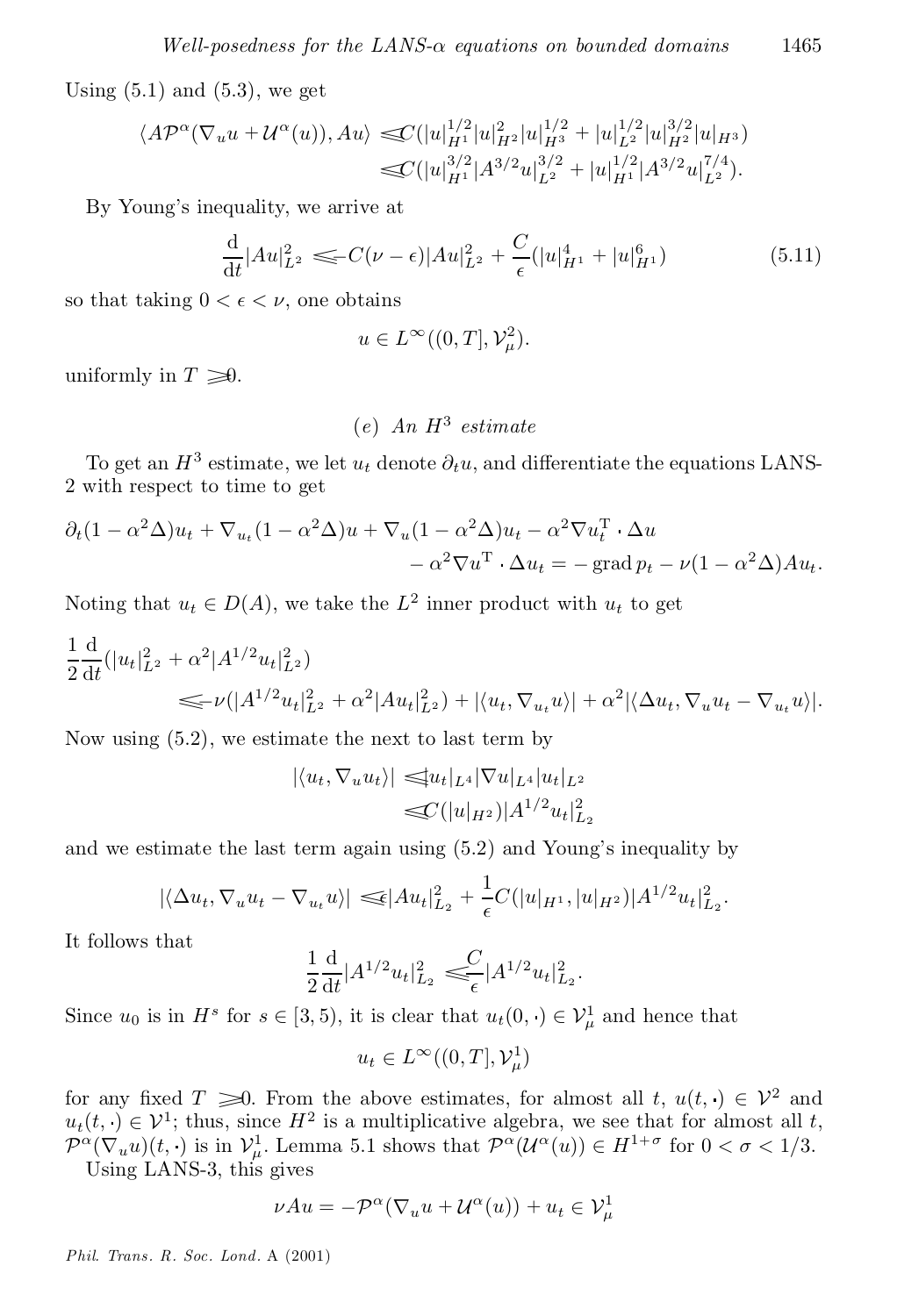so by elliptic regularity of the Stokes operator A, we get

$$
u \in L^{\infty}((0,T),\dot{\mathcal{V}}^3_{\mu})
$$

for any  $T \geq 0$ , and the  $H^3$  norm of u depends only on the initial data. Using the usual continuation argument, we have a global solution in  $H^3$  for initial data in  $\mathcal{V}^3_\mu$ . A standard boot-strapping argument gives global-wellposedness for initial data in  $\dot{V}^s_\mu$  for  $s \in [3, 5)$ , and shows that the solution becomes instantaneously smooth on  $(0,\infty) \times \Omega$ .

**Remark 5.3.** Note that the restriction on the initial data  $u_0 \in V_\mu^s$  for  $s \in [3, 5)$ is merely to have continuous dependence on initial data in  $\dot{\mathcal{V}}^s_{\mu}$ ; for global solutions that are not continuous at  $t = 0$ , we can take initial data in  $\mathcal{V}^u_{\mu}$ , for all  $s \gg 3$ .

# (*f* ) *Weak solutions and global attractors*

Coutand *et al.* (2001) prove the global well-posedness of the LANS- $\alpha$  equation for initial data  $u_0$  in  $H_0^1$  together with div  $u_0 = 0$ ; for such initial data,  $H^2$  absorbing sets are established which yields the existence of maximal compact global attractors in the set  $\{u \in H_0^1 \mid \text{div } u = 0\}$ . This extends the results of Foias *et al.* (2001) to the case of bounded domains.

# (*g*) *Limit of zero viscosity*

Barenblatt  $& Chorin (1998)$  state that while Navier-Stokes flows do not, in general, converge to Euler flows on domains with boundary, the averaged Navier-Stokes flow should indeed have this property. The following theorem proves this.

**Theorem 5.4.** Let  $\alpha > 0$  be fixed and let  $s \in (2.5, 3)$ . Let  $u_0 \in V^s_\mu$  be given *initial* data and let  $u^{\nu}$  be the corresponding solution of the LANS- $\alpha$  equations. Then *there exists* a *uniform time interval*  $[0, T]$  *such that*  $u^{\nu}$  *converges in*  $L^{\infty}[0, T]$ ,  $V_{\mu}^{s}$  *to a solution u of* the LAE- $\alpha$  *equations.* 

This is proven in Shkoller (2001a). It is interesting to note that for  $s \geq 3$ , boundary layer formation occurs.

#### $(h)$  *Limit of zero*  $\alpha$

Oliver & Shkoller (2001a) have proved that velocity solutions of the two dimensional LAE- $\alpha$  equations on  $\mathbb{R}^2$  converge in  $C^0$  to solutions of the Euler equations as  $\alpha \to 0$  globally in time for initial vorticity fields in  $L^{\infty} \cap L^{1}$ . On threedimensional domains without boundary, for  $s \geq 3$ , since  $\mathcal{U}^{\alpha}: \mathcal{V}_{\mu}^{s} \to \mathcal{V}^{s}$ , we have convergence as  $\alpha \to 0$  of classical solutions in  $H^s$  for short time, on intervals which are governed by the existence theory for the Euler equations. Foias *et al.* (2001) have shown that as  $\alpha \to 0$ , solutions of the LANS- $\alpha$  equations on the three-torus tend to weak solutions of the three-dimensional Navier-Stokes equations. Coutand *et al.* (2001) have shown the same to hold on bounded domains.

We thank The Royal Society for the opportunity to present this work at their interesting Discussion Meeting. We thank Darryl Holm forhis kind suggestions and remarks on earlier drafts of this paper. We also thank Daniel Coutand and James Peirce for carefully reading the manuscript and making many valuable suggestions for its improvement. J.E.M. and S.S. were partly supported by the NSF-KDI grant ATM-98-73133. J.E.M. also acknowledges the support of the Califor nia Institute of Technology and S.S. was partly supported by the Alfred P. Sloan Foundation Research Fellowship.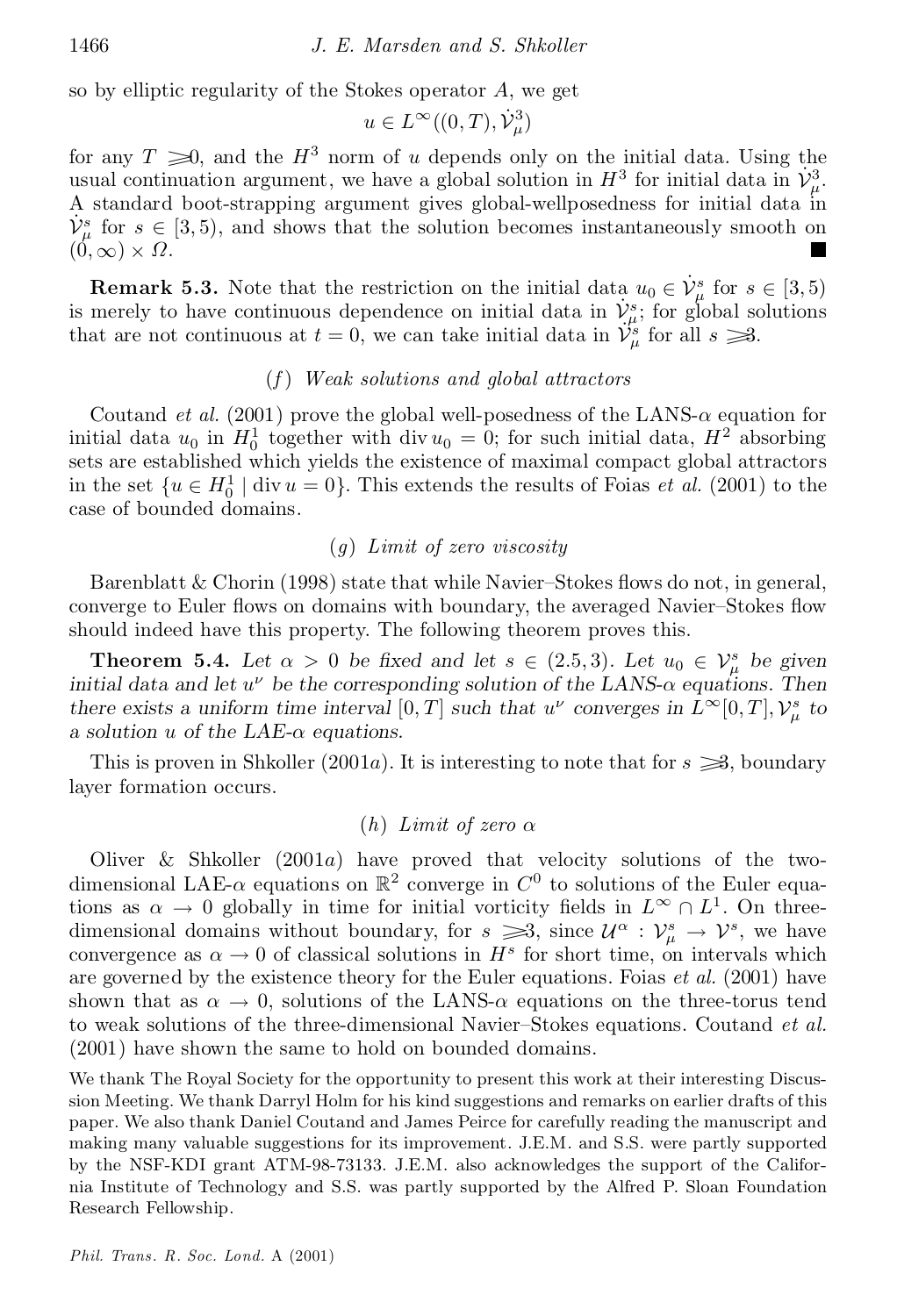# References

- Agmon, S. 1965 *Lectures on elliptic boundary value problems*. Van Nostrand Mathematical Studies, vol. 2. Van Nostrand.
- Agmon, S., Douglis, A. & Nirenberg, L. 1959 Estimates near the boundary for solutions of elliptic partial differential equations satisfying boundary conditions. I. *Commun. Pure Appl. Math.* 12, 623-727.
- Agmon, S., Douglis, A. & Nirenberg, L. 1964 Estimates near the boundary for solutions of elliptic partial differential equations satisfying boundary conditions. II. *Commun. Pure Appl. Math.* **17**, 35-92.
- Arnold, V. I. 1966 Sur la géométrie differentielle des groupes de Lie de dimension infinie et ses applications a l'hydrodynamique des fluids parfaits. *Ann. Inst. Fourier Grenoble* 16, 319–361.
- Arnold, V. I. & Khesin, B. 1998 *Topological methods in hydrodynamics*. Applied Mathematical Sciences, vol. 125. Springer.
- Barenblatt, G. I. & Chorin, A. J. 1998 New perspectives in turbulence: scaling laws, asymptotics, and intermittency.  $SIAM$   $Rev.$   $40, 265-291$ .
- Camassa, R. & Holm, D. D. 1993 An integrable shallow water equation with peaked solitons. *Phys. Rev. Lett.* **71**, 1661–1664.
- Chen, S. Y., Foias, C., Holm, D. D., Olson, E. J., Titi, E. S. & Wynne, S. 1998 The Camassa{ Holm equations as a closure model for turbulent channel and pipe flows. *[Phys.](http://operatix.catchword.com/nw=1/rpsv/0031-9007^28^2981L.5338[aid=1278776]) Rev. Lett.* 81, 5338-5341.
- Chen, S. Y., Foias, C., Holm, D. D., Olson, E. J., Titi, E. S. & Wynne, S. 1999a The Camassa{ Holm equations and turbulence in pipes and channels. *Physica* D 133, 49–65.
- Chen, S. Y., Foias, C., Holm, D. D., Olson, E. J., Titi, E. S. & Wynne, S. 1999b The Camassa-Holm equations and turbulence in pipes and channels. *Phys. Fluids* 11, 2343–2353.
- Chen, S. Y., Holm, D. D., Margolin, L. G. & Zhang, R. 1999c Direct numerical simulations of the Navier-Stokes alpha model. *Physica* D 133, 66-83.
- Chorin, A. 1973 Numerical study of slightly viscous flow. *J. Fluid Mech.* 57, 785-796.
- Chorin, A. J., Kast, A. P. & Kupferman, R. 1999 Unresolved computation and optimal predic tions. *Commun. Pure Appl. Math.* 52, 1231-1254.
- Constantin, P., Fefferman, C. & Majda, A. 1996 Geometric constraints on potentially singular solutions for the 3-D Euler equations. *Commun. PDEs* 21, 559–571.
- Coutand, D., Peirce, J. & Shkoller, S. 2001 Global attractors for the three-dimensional Lagrangian averaged Navier-Stokes equations  $(LANS-\alpha)$  on bounded domains. Preprint.
- Dupuis, P., Grenander, U. & Miller, M. I. 1998 Variational problems on flows of diffeomorphisms for image matching.  $Q.$  *Appl. Math.* 56, 587–600.
- Ebin, D. G. & Marsden, J. E. 1970 Groups of diffeomorphisms and the motion of an incompressible fluid. *Ann. Math.* **92**, 102–163.
- Foias, C., Holm, D. D. & Titi, E. S. 2001 The three dimensional viscous Camassa–Holm equations and their relation to the Navier-Stokes equations and turbulence theory. (Submitted.)
- Hald, O. 1987 Convergence of vortex methods for Euler's equations. III. *SIAM J. Numer. Analy sis* 24, 538-582.
- Holm, D. D. 1999 Fluctuation effects on 3D Lagrangian mean and Eulerian mean fluid motion. *Physica* D 133, 215-269.
- Holm, D. D., Marsden, J. E. & Ratiu, T. S. 1998a Euler-Poincaré models of ideal fluids with nonlinear dispersion. *Phys. Rev. Lett.* **349**, 4173-4177.
- Holm, D. D., Marsden, J. E. & Ratiu, T. S. 1998b The Euler-Poincaré equations and semidirect products with applications to continuum theories. Adv. [Math.](http://operatix.catchword.com/nw=1/rpsv/0001-8708^28^29137L.1[aid=1168368]) 137, 1-81.
- Kato, T. 2000 On the smoothness of trajectories in incompressible perfect fluids. *Contemp. Math. Am. Math. Soc.* 263, 109-130.